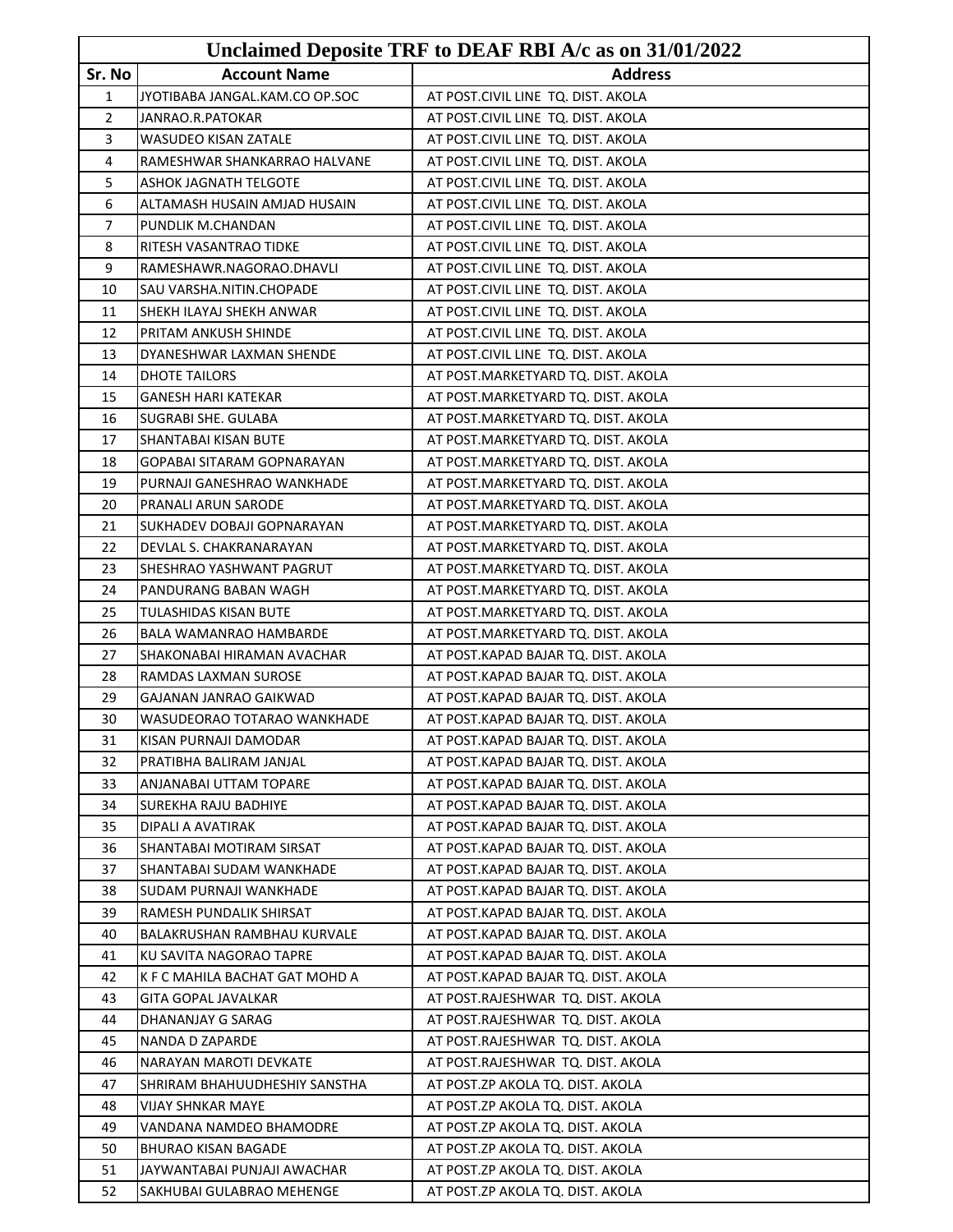| 53  | ASHA PANDURANG KALE            | AT POST.ZP AKOLA TQ. DIST. AKOLA        |
|-----|--------------------------------|-----------------------------------------|
| 54  | SUKHADEV ABUJI JANJAL          | AT POST.ZP AKOLA TQ. DIST. AKOLA        |
| 55  | SAO.JYOTI ANIL AMALKAR         | AT POST.ZP AKOLA TQ. DIST. AKOLA        |
| 56  | SAKUBAI ONKAR KHNDARE          | AT POST.ZP AKOLA TQ. DIST. AKOLA        |
| 57  | <b>GAUTAM KASHIRAM SHIRSAT</b> | AT POST.ZP AKOLA TQ. DIST. AKOLA        |
| 58  | RAJESH JANARDAN WANKHEDE       | AT POST.ZP AKOLA TQ. DIST. AKOLA        |
| 59  | TULASHIRAM RAJARAM SULATANE    | AT POST.ZP AKOLA TQ. DIST. AKOLA        |
| 60  | SHRAVAN VITTHAL GAVAI          | AT POST.ZP AKOLA TQ. DIST. AKOLA        |
| 61  | PARVATIBAI BANKATSING BAIS     | AT POST.ZP AKOLA TQ. DIST. AKOLA        |
| 62  | GOPIKA RAJKUMAR MIRJAMALE      | AT POST.ZP AKOLA TQ. DIST. AKOLA        |
| 63  | VIJAYABAI RAGHUNATH SURANSE    | AT POST.ZP AKOLA TQ. DIST. AKOLA        |
| 64  | TATHAGAT MAHILA BACHAT GAT     | AT POST.ZP AKOLA TQ. DIST. AKOLA        |
| 65  | KAMGAR ST. VIMA HOSPITAL       | AT POST MAHILA BR AKOLA TQ. DIST. AKOLA |
| 66  | MEENA ANILKUMAR MADIPAL        | AT POST MAHILA BR AKOLA TQ. DIST. AKOLA |
| 67  | TANUJA SURESHCHANDRA GUJRATHI  | AT POST.KORPENAGAR TQ. DIST. AKOLA      |
| 68  | ABDUL HANIF ABDUL MUNAF        | AT POST.KORPENAGAR TQ. DIST. AKOLA      |
| 69  | SANJIV JANARDAN SHINDE         | AT POST.KORPENAGAR TQ. DIST. AKOLA      |
| 70  | SANGITA KISHOR GAIKWAD         | AT POST.KORPENAGAR TQ. DIST. AKOLA      |
| 71  | PRABHAKAR JAYDEV LOKHANDE      | AT POST.DR.P.D.K.V TQ. DIST. AKOLA      |
| 72  | H. M. MARESKHOLE               | AT POST.DR.P.D.K.V TQ. DIST. AKOLA      |
| 73  | <b>S N LAVHE</b>               | AT POST.DR.P.D.K.V TQ. DIST. AKOLA      |
| 74  | S A WANKHADE                   | AT POST.DR.P.D.K.V TQ. DIST. AKOLA      |
| 75  | ARVIND BHASKARRAO DESHMUKH     | AT POST.DR.P.D.K.V TQ. DIST. AKOLA      |
| 76  | <b>GENDLAL DASHRATH RANE</b>   | AT POST.DR.P.D.K.V TQ. DIST. AKOLA      |
| 77  | NARMADA NAMDEV BHALTILAK       | AT POST.DR.P.D.K.V TQ. DIST. AKOLA      |
| 78  | RAMESH NATTHUJI GORE           | AT POST.DR.P.D.K.V TQ. DIST. AKOLA      |
| 79  | YOGESH RAMESHPANT SABALE       | AT POST.DR.P.D.K.V TQ. DIST. AKOLA      |
| 80  | SWAPNIL ASHOKRAO KONDE         | AT POST.DR.P.D.K.V TQ. DIST. AKOLA      |
| 81  | JANARDAN KASHIRAM GAWAI        | AT POST.DR.P.D.K.V TQ. DIST. AKOLA      |
| 82  | JAYA PRADIP BHAKRE             | AT POST.DABKI ROAD TQ. DIST. AKOLA      |
| 83  | KAMAL RAMBHAU BADE             | AT POST.DABKI ROAD TQ. DIST. AKOLA      |
| 84  | UMESH R DHOTE                  | AT POST.DABKI ROAD TQ. DIST. AKOLA      |
| 85  | DEVLAL HARIBHAU LAHOLE         | AT POST.DABKI ROAD TQ. DIST. AKOLA      |
| 86  | DIPALI DATTATRAY PANDE         | AT POST.TUKARAM CHAUK TQ. DIST. AKOLA   |
| 87  | NIVAS GOPAL JOSHI              | AT POST.TUKARAM CHAUK TQ. DIST. AKOLA   |
| 88  | AJAYKUMAR MADHUKAR CHOPADE     | AT POST.TUKARAM CHAUK TO. DIST. AKOLA   |
| 89  | AGARWAL CLOTH STORE            | AT POST.BORGAON MANJU TQ. DIST. AKOLA   |
| 90  | SHANTABAI MAHADEV KHADE        | AT POST.BORGAON MANJU TQ. DIST. AKOLA   |
| 91  | PADMABAI PANDURANG WANKHADE    | AT POST.BORGAON MANJU TQ. DIST. AKOLA   |
| 92  | <b>MANJA SHRAWAN RAUT</b>      | AT POST.BORGAON MANJU TQ. DIST. AKOLA   |
| 93  | BHASKAR MAROTI DHAKOLKAR       | AT POST.BORGAON MANJU TQ. DIST. AKOLA   |
| 94  | USMANSHA BHIKANSHA             | AT POST.BORGAON MANJU TQ. DIST. AKOLA   |
| 95  | BANKA RAMKUSHNA GAVAI          | AT POST.BORGAON MANJU TQ. DIST. AKOLA   |
| 96  | <b>CHANDANGIR O GOSAVI</b>     | AT POST.BORGAON MANJU TQ. DIST. AKOLA   |
| 97  | SHANTA RAMAVATAR KASHYAP       | AT POST.BORGAON MANJU TQ. DIST. AKOLA   |
| 98  | PARVATA MAHADEV RAUT           | AT POST.BORGAON MANJU TQ. DIST. AKOLA   |
| 99  | MUKTA ASHOK SHIREKAR           | AT POST.BORGAON MANJU TQ. DIST. AKOLA   |
| 100 | WENUBAI DAMODAR MAHALLE        | AT POST.BORGAON MANJU TQ. DIST. AKOLA   |
| 101 | SURESH KISAN DHAVARE           | AT POST.BORGAON MANJU TQ. DIST. AKOLA   |
| 102 | MANDA DAMODAR DAKHORE          | AT POST.BORGAON MANJU TQ. DIST. AKOLA   |
| 103 | PARVATABAI KISAN BHATKAR       | AT POST.BORGAON MANJU TQ. DIST. AKOLA   |
| 104 | RAMA SHANKAR JADHAV            | AT POST.BORGAON MANJU TQ. DIST. AKOLA   |
| 105 | PADMABAI GULABRAO LAHALE       | AT POST.BORGAON MANJU TQ. DIST. AKOLA   |
| 106 | EGS GRAMVIKAS VIDHALAYA        | AT POST.BORGAON MANJU TQ. DIST. AKOLA   |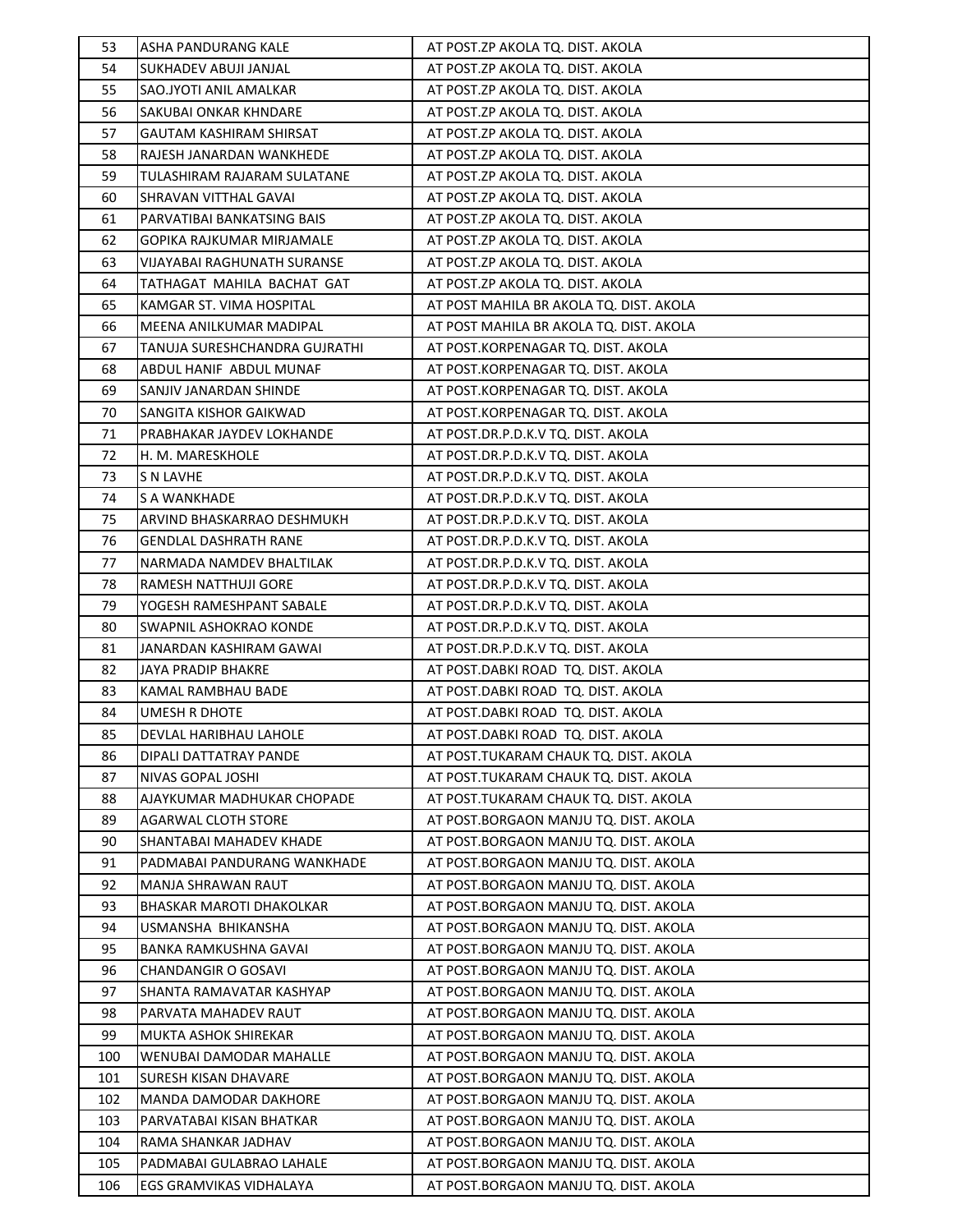| 107 | JANARDHAN NAMDEV TAYDE          | AT POST.PALSO BADHE TQ. DIST. AKOLA     |
|-----|---------------------------------|-----------------------------------------|
| 108 | SEEMA VIJAY DONGARE             | AT POST.PALSO BADHE TQ. DIST. AKOLA     |
| 109 | <b>JIJAMATA SHG BAHIRKHED</b>   | AT POST.PALSO BADHE TQ. DIST. AKOLA     |
| 110 | GAJANAN MH SHG KAULKHED         | AT POST.PALSO BADHE TQ. DIST. AKOLA     |
| 111 | GAJANAN MAH SAH PANI WAPAR      | AT POST.MHAISANG TQ. DIST. AKOLA        |
| 112 | FARHANA PARVIN SHE JAKIR        | AT POST.MHAISANG TQ. DIST. AKOLA        |
| 113 | <b>GAJALA YASMIN SHE SABIR</b>  | AT POST.MHAISANG TQ. DIST. AKOLA        |
| 114 | SARSWATI SHANKARSA SAVALE       | AT POST.MHAISANG TQ. DIST. AKOLA        |
| 115 | ANNAPURNA VIJAYDEO GAVALE       | AT POST.MHAISANG TQ. DIST. AKOLA        |
| 116 | VAIBHAV GAJANAN WAGHMARE        | AT POST.KANSHIVANI TQ. DIST. AKOLA      |
| 117 | MAYABAI NARAYAN KHANDARE        | AT POST.KANSHIVANI TQ. DIST. AKOLA      |
| 118 | GADAGE MAHARAJ BACHAT GATH KAN  | AT POST.KANSHIVANI TQ. DIST. AKOLA      |
| 119 | PAYAL KAILASRAO RAUT            | AT POST.GANDHIGRAM TQ. DIST. AKOLA      |
| 120 | RAMBHAU JYOTIRAM KHANDERAO      | AT POST.GANDHIGRAM TQ. DIST. AKOLA      |
| 121 | JAIBAI RAMBHAU KHANDERAO        | AT POST.GANDHIGRAM TQ. DIST. AKOLA      |
| 122 | SARUBAI RATAN SHEGOKAR          | AT POST.CHIKHALGAON TQ. DIST. AKOLA     |
| 123 | <b>SUNIL BHIMRAO RAMCHAVARE</b> | AT POST.CHIKHALGAON TQ. DIST. AKOLA     |
| 124 | <b>GOPAL DILIP KAKAD</b>        | AT POST.CHIKHALGAON TQ. DIST. AKOLA     |
| 125 | TULSHIRAM SHRIRAM CHAVAN        | AT POST.CHIKHALGAON TQ. DIST. AKOLA     |
| 126 | <b>BHULABAI SUBHASH TAYADE</b>  | AT POST.CHIKHALGAON TQ. DIST. AKOLA     |
| 127 | SARASWATABAUI S LASURKAR        | AT POST.CHIKHALGAON TQ. DIST. AKOLA     |
| 128 | RAMSINH GAJRAJSINH THAKUR       | AT POST.CHIKHALGAON TQ. DIST. AKOLA     |
| 129 | SUJATA MAHILA SHG CHIKHALGAON   | AT POST.CHIKHALGAON TQ. DIST. AKOLA     |
| 130 | DIGAMBAR KHANDUJIO THAKARE      | AT POST.DAHIHANDA TQ. DIST. AKOLA       |
| 131 | RAMKUSHAN MUKINDA NAROKAR       | AT POST.DAHIHANDA TQ. DIST. AKOLA       |
| 132 | <b>HATAMBEG UMAR BEG</b>        | AT POST.DAHIHANDA TQ. DIST. AKOLA       |
| 133 | SADASHIV SANPAT AATHWALE        | AT POST.DAHIHANDA TQ. DIST. AKOLA       |
| 134 | LAXMAN JAYDEV SHELVAT           | AT POST.DAHIHANDA TQ. DIST. AKOLA       |
| 135 | SARUBAI JYOTIRAM AATHAWALE      | AT POST.DAHIHANDA TQ. DIST. AKOLA       |
| 136 | <b>GULAB PRASHRAM BHNADE</b>    | AT POST.DAHIHANDA TQ. DIST. AKOLA       |
| 137 | <b>MADHUKAR SADHASIV MORE</b>   | AT POST.DAHIHANDA TQ. DIST. AKOLA       |
| 138 | DEVKABAI DOULAT ADABOL          | AT POST.DAHIHANDA TQ. DIST. AKOLA       |
| 139 | PARVATABAI SOANAJI SIRSAT       | AT POST.DAHIHANDA TQ. DIST. AKOLA       |
| 140 | SITARAM GANUJI WAKODE           | AT POST.DAHIHANDA TQ. DIST. AKOLA       |
| 141 | PRALHAD DEVRAO GOTMARE          | AT POST.DAHIHANDA TQ. DIST. AKOLA       |
| 142 | LATIFSHA MAHAMMADSHA            | AT POST.DAHIHANDA TQ. DIST. AKOLA       |
| 143 | JARABAI SONAJI ZADE             | AT POST.DAHIHANDA TQ. DIST. AKOLA       |
| 144 | SHAHANURBI RAFIUDDIAN           | AT POST.DAHIHANDA TQ. DIST. AKOLA       |
| 145 | <b>JUGNABAI MAHADEV YADHAW</b>  | AT POST.DAHIHANDA TQ. DIST. AKOLA       |
| 146 | SHANTABAI DHAMODHAR ASWAR       | AT POST.DAHIHANDA TQ. DIST. AKOLA       |
| 147 | SAKHUBAI TULSHIRAM SONONE       | AT POST.PATUR NANDAPUR TQ. DIST. AKOLA  |
| 148 | RAMCHANDRA SUKHADEO INGOLE      | AT POST. PATUR NANDAPUR TO. DIST. AKOLA |
| 149 | VITTHAL NAMDEV BOPULKAR         | AT POST.PATUR NANDAPUR TQ. DIST. AKOLA  |
| 150 | RADHA BHIKAJI AMBHORE           | AT POST. PATUR NANDAPUR TQ. DIST. AKOLA |
| 151 | DRUPADA UKARDA DHATRAK          | AT POST.PATUR NANDAPUR TQ. DIST. AKOLA  |
| 152 | KAUSALYA RAGHUNATH KHADE        | AT POST.PATUR NANDAPUR TQ. DIST. AKOLA  |
| 153 | JAYWNTI SHIVRAM SONONE          | AT POST. PATUR NANDAPUR TQ. DIST. AKOLA |
| 154 | DRAUPADABAI N MANVAR            | AT POST. PATUR NANDAPUR TQ. DIST. AKOLA |
| 155 | MANJURABAI BHAGWAN POTE         | AT POST. PATUR NANDAPUR TQ. DIST. AKOLA |
| 156 | PUNABAI UKARDA INGOLE           | AT POST. PATUR NANDAPUR TQ. DIST. AKOLA |
| 157 | KHURSHID BI SK ISAQ             | AT POST. PATUR NANDAPUR TQ. DIST. AKOLA |
| 158 | PRANJALI PRABHAKAR THAKARE      | AT POST.KURANKHED TQ. DIST. AKOLA       |
| 159 | GAJANAN P WANKHADE              | AT POST.KURANKHED TQ. DIST. AKOLA       |
| 160 | MANKRANA RAMCHANDRA GOPNARAYAN  | AT POST.KURANKHED TQ. DIST. AKOLA       |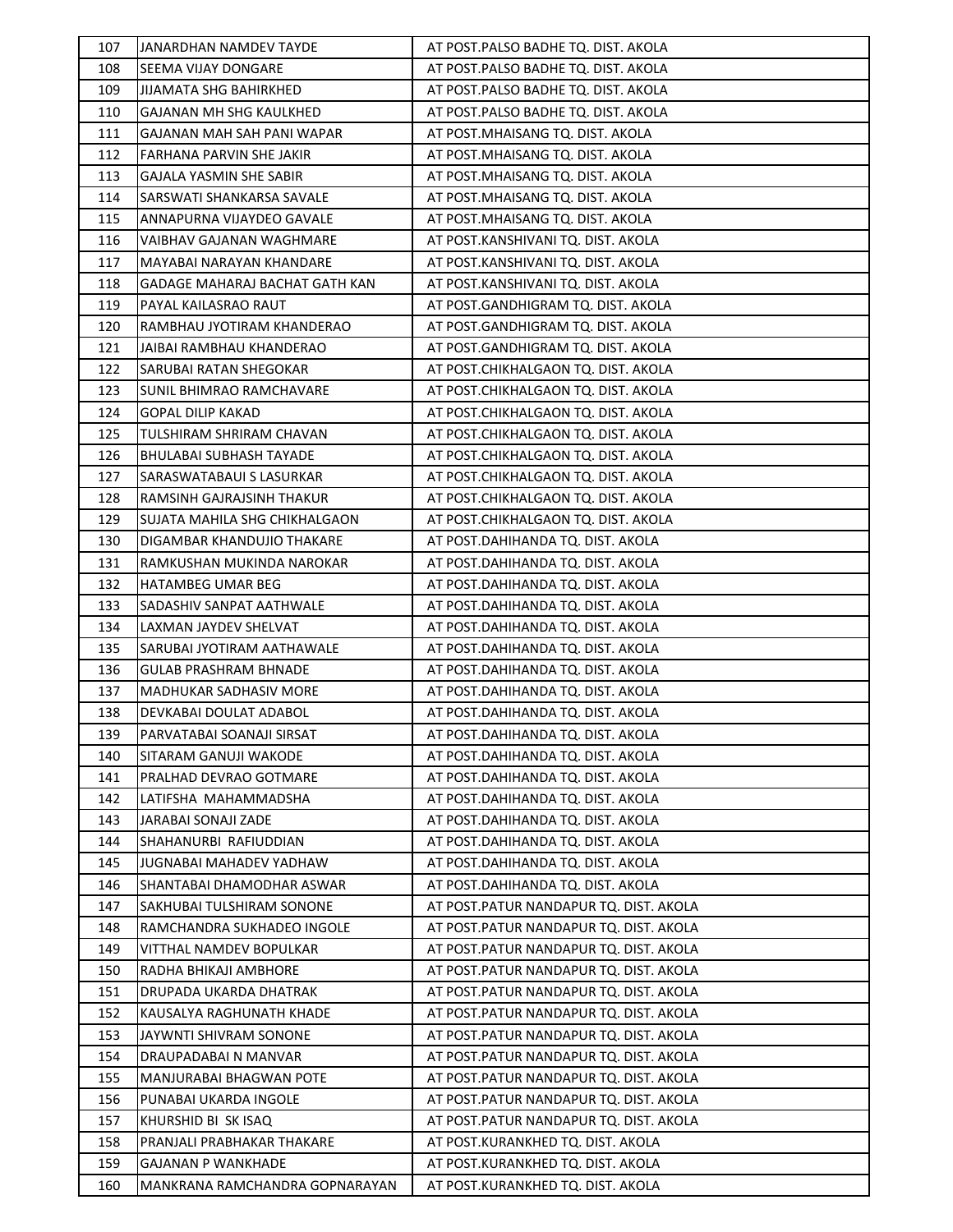| 161 | BHARAT A ADHAU                 | AT POST.KURANKHED TQ. DIST. AKOLA              |
|-----|--------------------------------|------------------------------------------------|
| 162 | <b>JYOTIRAM M GAWAI</b>        | AT POST.KURANKHED TQ. DIST. AKOLA              |
| 163 | VINOD SITARAMAJI JADHVALE      | AT POST.GOREGAON TQ. DIST. AKOLA               |
| 164 | NAVAL MAHADEV AMBHORE          | AT POST.GOREGAON TQ. DIST. AKOLA               |
| 165 | DEVAKABAI JAGANNATH TALE       | AT POST.GOREGAON TQ. DIST. AKOLA               |
| 166 | DIGAMBAR KASHIRAM BAND         | AT POST.GOREGAON TQ. DIST. AKOLA               |
| 167 | NAMDEV RUPAJI PUNDE            | AT POST.GOREGAON TQ. DIST. AKOLA               |
| 168 | SHIVRAM SONAJI SHEGAVKAR       | AT POST.GOREGAON TQ. DIST. AKOLA               |
| 169 | S NURMAHAMMAD S HASAN          | AT POST.GOREGAON TQ. DIST. AKOLA               |
| 170 | GAJANAN MAHADEV WANKHADE       | AT POST.UMARI TQ. DIST. AKOLA                  |
| 171 | BHIMRAO YASHWANT KHANDARE      | AT POST.UMARI TQ. DIST. AKOLA                  |
| 172 | MAHADEV SAMPAT BHATKAR         | AT POST.UMARI TQ. DIST. AKOLA                  |
| 173 | AMBADAS GULABRAO THAKARE       | AT POST.UMARI TQ. DIST. AKOLA                  |
| 174 | <b>GAURAV PRAKASH THOMBRE</b>  | AT POST.UMARI TQ. DIST. AKOLA                  |
| 175 | KISAN SHIVRAM TELGOTE          | AT POST.KHADKI TQ. DIST. AKOLA                 |
| 176 | <b>ASHOK ONKAR RAUT</b>        | AT POST.KHADKI TQ. DIST. AKOLA                 |
| 177 | KUSUM BHASKAR DANGE            | AT POST.KHADKI TQ. DIST. AKOLA                 |
| 178 | EGS/ AIE/ MPSP/ SHRI. VID.KA.  | AT POST.KHADKI TQ. DIST. AKOLA                 |
| 179 | PRAVIN VITTHALRAO BHANGE       | AT POST.KHADKI TQ. DIST. AKOLA                 |
| 180 | RAJKANYA JANARDAN TEKADE       | AT POST.KHADKI TQ. DIST. AKOLA                 |
| 181 | GAJANAN RAMBHAU LEKHNAR        | AT POST.KHADKI TQ. DIST. AKOLA                 |
| 182 | SHYAM SHRIDHARRAO KOKATE       | AT POST.RANPISE NAGAR TQ. DIST. AKOLA          |
| 183 | HARSHA VASUDEVRAO THORAT       | AT POST.RANPISE NAGAR TQ. DIST. AKOLA          |
| 184 | PANDURANG DEVRAO SURANSE       | AT POST.RANPISE NAGAR TQ. DIST. AKOLA          |
| 185 | KASHINATH ONKARRAO TAPRE       | AT POST.RANPISE NAGAR TQ. DIST. AKOLA          |
| 186 | SHANTABAI SHESHRAO SALVE       | AT POST.RANPISE NAGAR TQ. DIST. AKOLA          |
| 187 | BADRILAL DANGAL PATIL          | AT POST.RANPISE NAGAR TQ. DIST. AKOLA          |
| 188 | <b>SUSHMA MAHADEO RAUT</b>     | AT POST.RANPISE NAGAR TQ. DIST. AKOLA          |
| 189 | SOPAN RAMESH NARE              | AT POST.RANPISE NAGAR TQ. DIST. AKOLA          |
| 190 | GAJANAN WASUDEO MANKAR         | AT POST.RANPISE NAGAR TQ. DIST. AKOLA          |
| 191 | SHUSHMA SANJAY SHELKE          | AT POST.RANPISE NAGAR TQ. DIST. AKOLA          |
| 192 | DILIP SHESHRAO BAISKAR         | AT POST.RANPISE NAGAR TQ. DIST. AKOLA          |
| 193 | SONAL SAHDEVRAO SHEGOKAR       | AT POST.RANPISE NAGAR TQ. DIST. AKOLA          |
| 194 | SAU SULABHA VINOD RAUT         | AT POST.RANPISE NAGAR TQ. DIST. AKOLA          |
| 195 | DILIP JANKIRAM MARASKOLHE      | AT POST.RANPISE NAGAR TQ. DIST. AKOLA          |
| 196 | DATTATRAYA GANPAT GAIKWAD      | AT POST.RANPISE NAGAR TQ. DIST. AKOLA          |
| 197 | SHITAL PANKAJ PAGRUT           | AT POST.RANPISE NAGAR TQ. DIST. AKOLA          |
| 198 | A SAMAD NIJAMODDIN PANDE       | AT POST.AGAR TQ. DIST. AKOLA                   |
| 199 | VIJAY LAXMINARAYAN SHARMA      | AT POST.AGAR TQ. DIST. AKOLA                   |
| 200 | RAMAI MAGASVARGIYA AND AUDYOG  | AT POST.RATANLAL PLOT TQ. DIST. AKOLA          |
| 201 | MANOHAR BALKISAN TUMDE         | AT POST.RATANLAL PLOT TQ. DIST. AKOLA          |
| 202 | P.P.KENE .                     | AT POST.RATANLAL PLOT TQ. DIST. AKOLA          |
| 203 | CHAGAN KHANDUJI BAHALE         | AT POST.RATANLAL PLOT TQ. DIST. AKOLA          |
| 204 | VIJAY JAIRAM BANSOD            | AT POST.RATANLAL PLOT TQ. DIST. AKOLA          |
| 205 | SURESH GULABRAO TALOKAR        | AT POST.RATANLAL PLOT TQ. DIST. AKOLA          |
| 206 | MANOHAR GUNWANTRAO GADGE       | AT POST.RATANLAL PLOT TQ. DIST. AKOLA          |
| 207 | GAJANAN NATHUJI BAYWAR         | AT POST.RATANLAL PLOT TQ. DIST. AKOLA          |
| 208 | SHILPA TRAMBAK RATHOL          | AT POST.RATANLAL PLOT TQ. DIST. AKOLA          |
| 209 | VIKAS BALIRAM KULAT            | AT POST.RATANLAL PLOT TQ. DIST. AKOLA          |
| 210 | PRAMOD P. KUDAWALE             | AT POST.RATANLAL PLOT TQ. DIST. AKOLA          |
| 211 | KISAN YAKATA SAH PANI WAPAR SA | AT POST.BARSHITAKLI TQ.BARSHITAKLI DIST. AKOLA |
| 212 | PRAVESH JHINGAJI GOPANARAYAN   | AT POST.BARSHITAKLI TQ.BARSHITAKLI DIST. AKOLA |
| 213 | LILABAI PANJABRAO DESHMUKH     | AT POST.BARSHITAKLI TQ.BARSHITAKLI DIST. AKOLA |
| 214 | VIJAY UTTAM DESHMUKHA          | AT POST.BARSHITAKLI TQ.BARSHITAKLI DIST. AKOLA |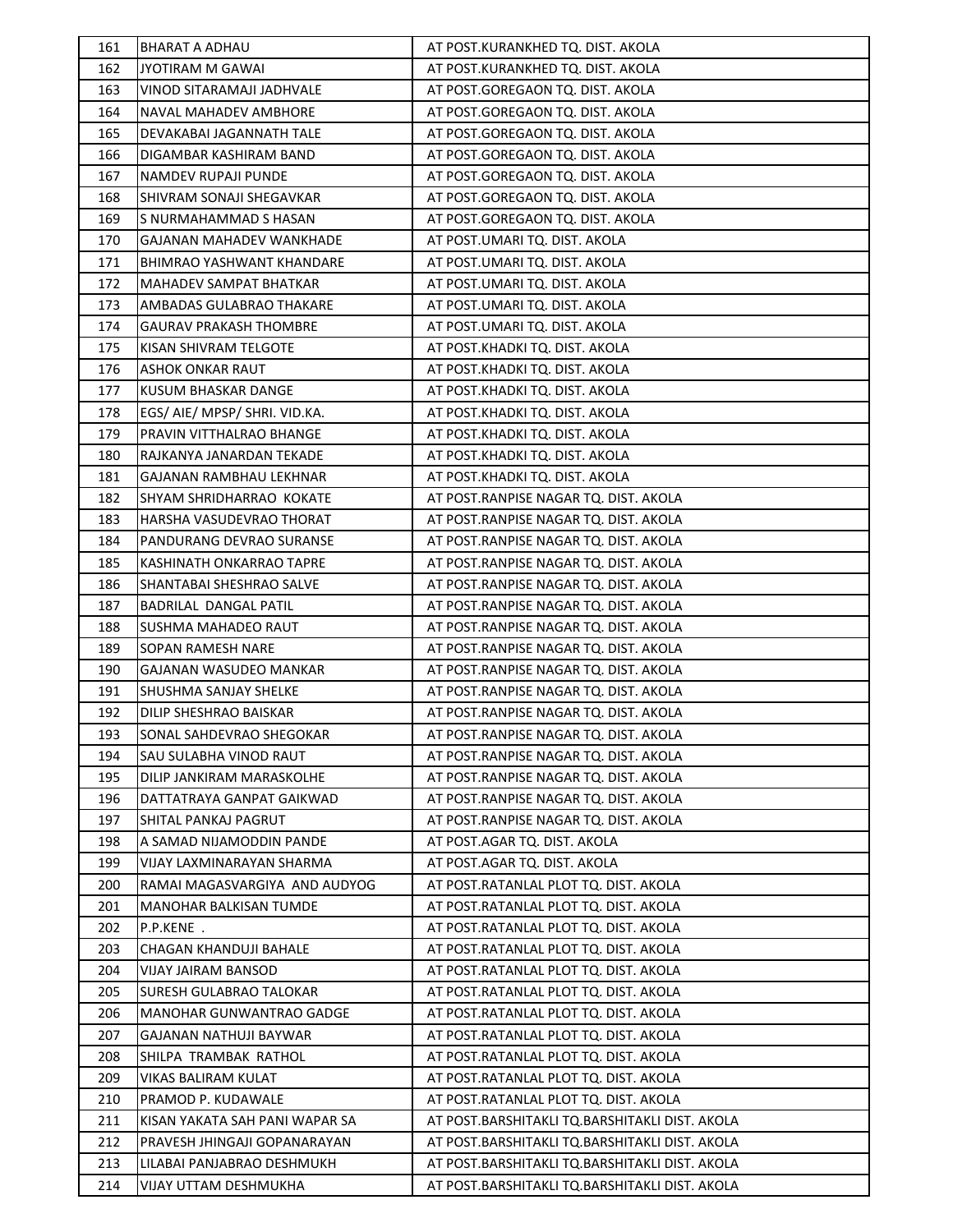| 215        | SANJAY R KHANDARE                            | AT POST.BARSHITAKLI TQ.BARSHITAKLI DIST. AKOLA                                     |
|------------|----------------------------------------------|------------------------------------------------------------------------------------|
| 216        | GUNAWANTABAI NA WARTHE                       | AT POST.BARSHITAKLI TQ.BARSHITAKLI DIST. AKOLA                                     |
| 217        | SK.USMAN SK.ISMAIL BAGWAN                    | AT POST.BARSHITAKLI TQ.BARSHITAKLI DIST. AKOLA                                     |
| 218        | NANDKUMAR MADHUKAR BHAWANE                   | AT POST.BARSHITAKLI TQ.BARSHITAKLI DIST. AKOLA                                     |
| 219        | KOHINOOR MAHILA BACHAT GAT BAR               | AT POST.BARSHITAKLI TQ.BARSHITAKLI DIST. AKOLA                                     |
| 220        | NANDA S TAYADE                               | AT POST.PINJAR TQ.BARSHITAKLI DIST. AKOLA                                          |
| 221        | SURESH SHYAMRAO HANDE                        | AT POST.PINJAR TQ.BARSHITAKLI DIST. AKOLA                                          |
| 222        | VASHLABAI V RATHOD                           | AT POST.PINJAR TQ.BARSHITAKLI DIST. AKOLA                                          |
| 223        | TULSIRAM T SHIVANKAR                         | AT POST.PINJAR TQ.BARSHITAKLI DIST. AKOLA                                          |
| 224        | <b>SUBHASH P SONONE</b>                      | AT POST.PINJAR TQ.BARSHITAKLI DIST. AKOLA                                          |
| 225        | DNYNESHWAR R PAWAR                           | AT POST.PINJAR TQ.BARSHITAKLI DIST. AKOLA                                          |
| 226        | GAUKARNA M JADHAO                            | AT POST.PINJAR TQ.BARSHITAKLI DIST. AKOLA                                          |
| 227        | SAU.ANNAPURNA AMBADAS PATIL                  | AT POST.PINJAR TQ.BARSHITAKLI DIST. AKOLA                                          |
| 228        | NALUTAI K GAVADE                             | AT POST.PINJAR TQ.BARSHITAKLI DIST. AKOLA                                          |
| 229        | <b>NIKHIL V KUTE</b>                         | AT POST.PINJAR TQ.BARSHITAKLI DIST. AKOLA                                          |
| 230        | <b>ASHOK D KHADE</b>                         | AT POST.PINJAR TQ.BARSHITAKLI DIST. AKOLA                                          |
| 231        | SHAKLAL C JADHAV                             | AT POST.PINJAR TQ.BARSHITAKLI DIST. AKOLA                                          |
| 232        | PRAKASH H.PAWAR                              | AT POST.PINJAR TQ.BARSHITAKLI DIST. AKOLA                                          |
| 233        | <b>BANDU BADRI INGOLE</b>                    | AT POST.PINJAR TQ.BARSHITAKLI DIST. AKOLA                                          |
| 234        | DWARKABAI BANDAJI RANMALE                    | AT POST.PINJAR TQ.BARSHITAKLI DIST. AKOLA                                          |
| 235        | LOBHASINGHTUSHIRAM JADHAV                    | AT POST.PINJAR TQ.BARSHITAKLI DIST. AKOLA                                          |
| 236        | H M BABUSINGHJI RATHOD ASHRAM                | AT POST.PINJAR TQ.BARSHITAKLI DIST. AKOLA                                          |
| 237        | USHA R BRAMHKUDE                             | AT POST.PINJAR TQ.BARSHITAKLI DIST. AKOLA                                          |
| 238        | PARASHRAM RATAN RATHOD                       | AT POST.MAHAN TQ.BARSHITAKLI DIST. AKOLA                                           |
| 239        | MAHANDEO TULSHIRAM TIWALE                    | AT POST.MAHAN TQ.BARSHITAKLI DIST. AKOLA                                           |
| 240        | <b>INDU PUNDLIK HOLE</b>                     | AT POST.MAHAN TQ.BARSHITAKLI DIST. AKOLA                                           |
| 241        | SUDHIR P KHARATE                             | AT POST.MAHAN TQ.BARSHITAKLI DIST. AKOLA                                           |
| 242        | JAGDEV H SELKE                               | AT POST.MAHAN TQ.BARSHITAKLI DIST. AKOLA                                           |
|            |                                              |                                                                                    |
| 243        | KONDABAI N TAYADE                            | AT POST.MAHAN TQ.BARSHITAKLI DIST. AKOLA                                           |
| 244        | NIRMLA VIJAYSINGH RATHOD                     | AT POST.MAHAN TQ.BARSHITAKLI DIST. AKOLA                                           |
| 245        | GAJANAN MAHARAJ MAHILA B GAT                 | AT POST.MAHAN TQ.BARSHITAKLI DIST. AKOLA                                           |
| 246        | JAY GAJANAN SHETKARI B GAT                   | AT POST.MAHAN TQ.BARSHITAKLI DIST. AKOLA                                           |
| 247        | TARABAI G LANDGE                             | AT POST.KANHERI SARAP TQ.BARSHITAKLI DIST. AKOLA                                   |
| 248        | REKHA SURESH LAHRIYA                         | AT POST.DHABA TQ.BARSHITAKLI DIST. AKOLA                                           |
| 249        | VINAYAK EAKNATH KATE                         | AT POST.DHABA TQ.BARSHITAKLI DIST. AKOLA                                           |
| 250        | RAMDAS RANU DOTONDE                          | AT POST.DHABA TQ.BARSHITAKLI DIST. AKOLA                                           |
| 251        | SHRIKRUSHNA SHALIGRAM KHANDARE               | AT POST.DHABA TQ.BARSHITAKLI DIST. AKOLA                                           |
| 252        | SAVITRI GAT CHAHEGAON                        | AT POST.DHABA TQ.BARSHITAKLI DIST. AKOLA                                           |
| 253        | UTTAM LAXMAN JUNGARE                         | AT POST. AKOT MAIN TO. AKOT DIST. AKOLA                                            |
| 254        | RAMESH KASHIRAM ZAMARE                       | AT POST. AKOT MAIN TO. AKOT DIST. AKOLA                                            |
| 255        | MAHADEO SUKHDEO WAGHODE                      | AT POST. AKOT MAIN TO. AKOT DIST. AKOLA                                            |
| 256        | RAMDAS JALLUJI MANDVE                        | AT POST.AKOT MAIN TQ.AKOT DIST. AKOLA                                              |
| 257        | VILAS SHYAMRAO WAGHMARE                      | AT POST. AKOT MAIN TO. AKOT DIST. AKOLA                                            |
| 258        | KRUSHNATAI MADHUKAR PAKHAN                   | AT POST. AKOT MAIN TO. AKOT DIST. AKOLA                                            |
| 259        | DADARAO NARAYAN WASIMKAR                     | AT POST. AKOT MAIN TO. AKOT DIST. AKOLA                                            |
| 260        | PADURANG MAHEDAV MAGAR                       | AT POST. AKOT MAIN TO. AKOT DIST. AKOLA                                            |
| 261        | NANDKISHOR GAJANAN KULAT                     | AT POST.AKOT MAIN TQ.AKOT DIST. AKOLA                                              |
| 262        | SHANKUNTALA UTTAM THARKAR                    | AT POST. AKOT MAIN TO. AKOT DIST. AKOLA                                            |
| 263        | KIRAN JAGANNATH LATAD                        | AT POST. AKOT MAIN TO. AKOT DIST. AKOLA                                            |
| 264        | HARIBHAU MELA MAKWANA                        | AT POST.AKOT MAIN TQ.AKOT DIST. AKOLA                                              |
| 265        | DWARKABAI PURUSHOTTAM KOKATE                 | AT POST. AKOT MAIN TO. AKOT DIST. AKOLA                                            |
| 266        | WASUDEV MOTIRAM BARAHATE                     | AT POST.AKOT MAIN TQ.AKOT DIST. AKOLA                                              |
| 267<br>268 | MOHAN SHANKAR PARTEKI<br>ASHA VIJAY WANKHADE | AT POST. AKOT MAIN TO. AKOT DIST. AKOLA<br>AT POST. AKOT MAIN TO. AKOT DIST. AKOLA |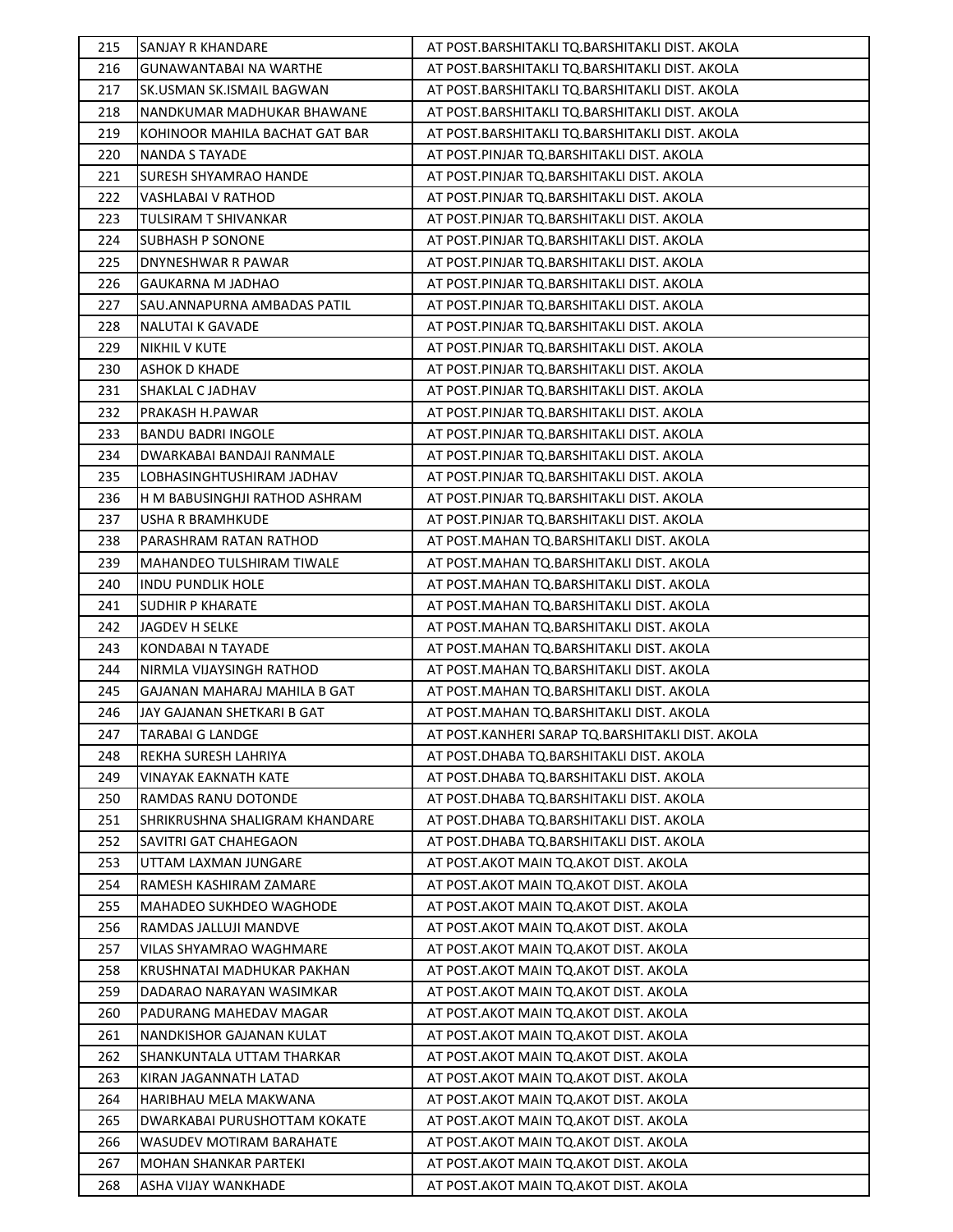| 269 | ASHKAN TAHERSHA ABDULSHA          | AT POST.AKOT MAIN TQ.AKOT DIST. AKOLA              |
|-----|-----------------------------------|----------------------------------------------------|
| 270 | VINOD JANGALU WARTHE              | AT POST. AKOT MAIN TO. AKOT DIST. AKOLA            |
| 271 | <b>GAJANAN JAGANNATH CHAMLATE</b> | AT POST. AKOT MAIN TO. AKOT DIST. AKOLA            |
| 272 | <b>HARI SUKHRAM SAVALE</b>        | AT POST. AKOT MAIN TO. AKOT DIST. AKOLA            |
| 273 | <b>ASHOK SEVAKRAM TELGOTE</b>     | AT POST. AKOT MAIN TO. AKOT DIST. AKOLA            |
| 274 | EKARA BACHAT GROUP AKOT           | AT POST.AKOT MAIN TQ.AKOT DIST. AKOLA              |
| 275 | GOVIND VAMANRAO DESHMUKH          | AT POST.AKOT CITY TQ.AKOT DIST. AKOLA              |
| 276 | KESHAV NARAYAN KHARODE            | AT POST.AKOT CITY TQ.AKOT DIST. AKOLA              |
| 277 | ARUN VASUDEV GODCHOR              | AT POST.AKOT CITY TQ.AKOT DIST. AKOLA              |
| 278 | <b>ARAJJAK SHEKH BISMILLA</b>     | AT POST.AKOT CITY TQ.AKOT DIST. AKOLA              |
| 279 | SINDUTAI NAJUKRAO PUNDAKAR        | AT POST.AKOT CITY TQ.AKOT DIST. AKOLA              |
| 280 | SAU SNEHA PANKAJ SHRIVASTV        | AT POST.AKOT CITY TQ.AKOT DIST. AKOLA              |
| 281 | SARSVATI VI AKOT                  | AT POST.AKOT CITY TQ.AKOT DIST. AKOLA              |
| 282 | S.S.AM.PSP TOWN AKOT K.M.AJGAR    | AT POST.AKOT CITY TQ.AKOT DIST. AKOLA              |
|     |                                   |                                                    |
| 283 | RAJESH RARIRAMJI PAGRUT           | AT POST. AKOT NARSHING MANDIR TO. AKOT DIST. AKOLA |
| 284 | USHA RAMESH BHAGAT                | AT POST. AKOT NARSHING MANDIR TQ. AKOT DIST. AKOLA |
| 285 | <b>MANISHA PANDURANG SHETE</b>    | AT POST.AKOT NARSHING MANDIR TQ.AKOT DIST. AKOLA   |
| 286 | RAJESH SHRIKUSHAN MANKAR          | AT POST. AKOT NARSHING MANDIR TQ. AKOT DIST. AKOLA |
| 287 | JANRAO SITARAM SUPASE             | AT POST. AKOT NARSHING MANDIR TQ. AKOT DIST. AKOLA |
| 288 | PANKAJ GAJANAN GAHALE             | AT POST.SAVARA TQ.AKOT DIST. AKOLA                 |
| 289 | SANJAY RAMRAO SALUNKE             | AT POST.RAUNDALA TQ.AKOT DIST. AKOLA               |
| 290 | PANDHARI KISAN CHINCHOLKAR        | AT POST.RAUNDALA TQ.AKOT DIST. AKOLA               |
| 291 | SWATI BALKRUSHN NIRMAL            | AT POST.RAUNDALA TQ.AKOT DIST. AKOLA               |
| 292 | VASANTRAO NAIK VI RAUNDALA        | AT POST.RAUNDALA TQ.AKOT DIST. AKOLA               |
| 293 | RAMESH GYANDEO KHOTRE             | AT POST. CHOHOTTA BAZARTQ.AKOT DIST. AKOLA         |
| 294 | SUMAN MAHADEO DADGAD              | AT POST. CHOHOTTA BAZARTQ. AKOT DIST. AKOLA        |
| 295 | DIPAK MAHADEO DADGAL              | AT POST. CHOHOTTA BAZARTQ.AKOT DIST. AKOLA         |
| 296 | TAIBAI BALIRAM INGLE              | AT POST. CHOHOTTA BAZARTQ.AKOT DIST. AKOLA         |
| 297 | JAY BHAVANI MAHILA BACHAT GAT     | AT POST. CHOHOTTA BAZARTQ. AKOT DIST. AKOLA        |
| 298 | LAKSHMAN BANSI HIRULKAR           | AT POST. WARUL JAULKA TQ.AKOT DIST. AKOLA          |
| 299 | ANNAPURNA D PARASKAR              | AT POST. WARUL JAULKA TO.AKOT DIST. AKOLA          |
| 300 | DIPESWARI RAMDAS DOHALE           | AT POST. AKOLKHED TQ.AKOT DIST. AKOLA              |
| 301 | <b>GANESH PANDURANG NATHE</b>     | AT POST. AKOLKHED TQ.AKOT DIST. AKOLA              |
| 302 | PRABHAKAR YOGAJI SHEVALE          | AT POST. AKOLKHED TQ.AKOT DIST. AKOLA              |
| 303 | PARVATAI LAXMAN BHOKRE            | AT POST. AKOLKHED TQ.AKOT DIST. AKOLA              |
| 304 | SATYABHAMA DAYARAM BAYWAR         | AT POST. AKOLKHED TO.AKOT DIST. AKOLA              |
| 305 | KASHIRAM BALIRAM PAWAR            | AT POST. AKOLKHED TQ.AKOT DIST. AKOLA              |
| 306 | DURGA GOVARDHAN RATHI             | AT POST. KUTASA TQ.AKOT DIST. AKOLA                |
| 307 | DHANRAJ KASIRAM RATHI             | AT POST. KUTASA TQ.AKOT DIST. AKOLA                |
| 308 | AMIT DHANRAJ RATHI                | AT POST. KUTASA TQ.AKOT DIST. AKOLA                |
| 309 | <b>SRAVAN T SOLANKE</b>           | AT POST. KUTASA TO.AKOT DIST. AKOLA                |
| 310 | ANISKHA BISMILLAKHA               | AT POST.MUNDGAON TQ.AKOT DIST. AKOLA               |
| 311 | DNYANDEVRAO SHIVRAM MARKE         | AT POST.TELHARA MAIN TQ.TELHARA DIST. AKOLA        |
| 312 | DADARAO NATTHUJI BODADE           | AT POST.TELHARA MAIN TQ.TELHARA DIST. AKOLA        |
| 313 | SUNITA SHESHRAO DHARPAWAR         | AT POST. TELHARA MAIN TQ. TELHARA DIST. AKOLA      |
| 314 | SHKARAM SHANKAR DAKHORE           | AT POST.TELHARA MAIN TQ.TELHARA DIST. AKOLA        |
| 315 | KAILAS TUKARAM GAVHANDE           | AT POST.TELHARA MAIN TQ.TELHARA DIST. AKOLA        |
| 316 | BALKRUSHNA JAGANNATH SONONE       | AT POST.TELHARA MAIN TQ.TELHARA DIST. AKOLA        |
| 317 | ADARSH SURENDRA CHIKTE            | AT POST.TELHARA MAIN TQ.TELHARA DIST. AKOLA        |
| 318 | SIMA HARIHARRAO BHARSAKLE         | AT POST. TELHARA MAIN TO. TELHARA DIST. AKOLA      |
| 319 | NARAYAN JAYRAM NRUPNARAYAN        | AT POST.TELHARA MAIN TQ.TELHARA DIST. AKOLA        |
| 320 | DIPALI PARMESHWAR FOKMARE         | AT POST.TELHARA MAIN TQ.TELHARA DIST. AKOLA        |
| 321 | PRABHAKAR JAGDEV DABHADE          | AT POST. TELHARA MAIN TQ. TELHARA DIST. AKOLA      |
| 322 | BALKRUSHNA DAULAT DAROKAR         | AT POST. TELHARA MAIN TQ. TELHARA DIST. AKOLA      |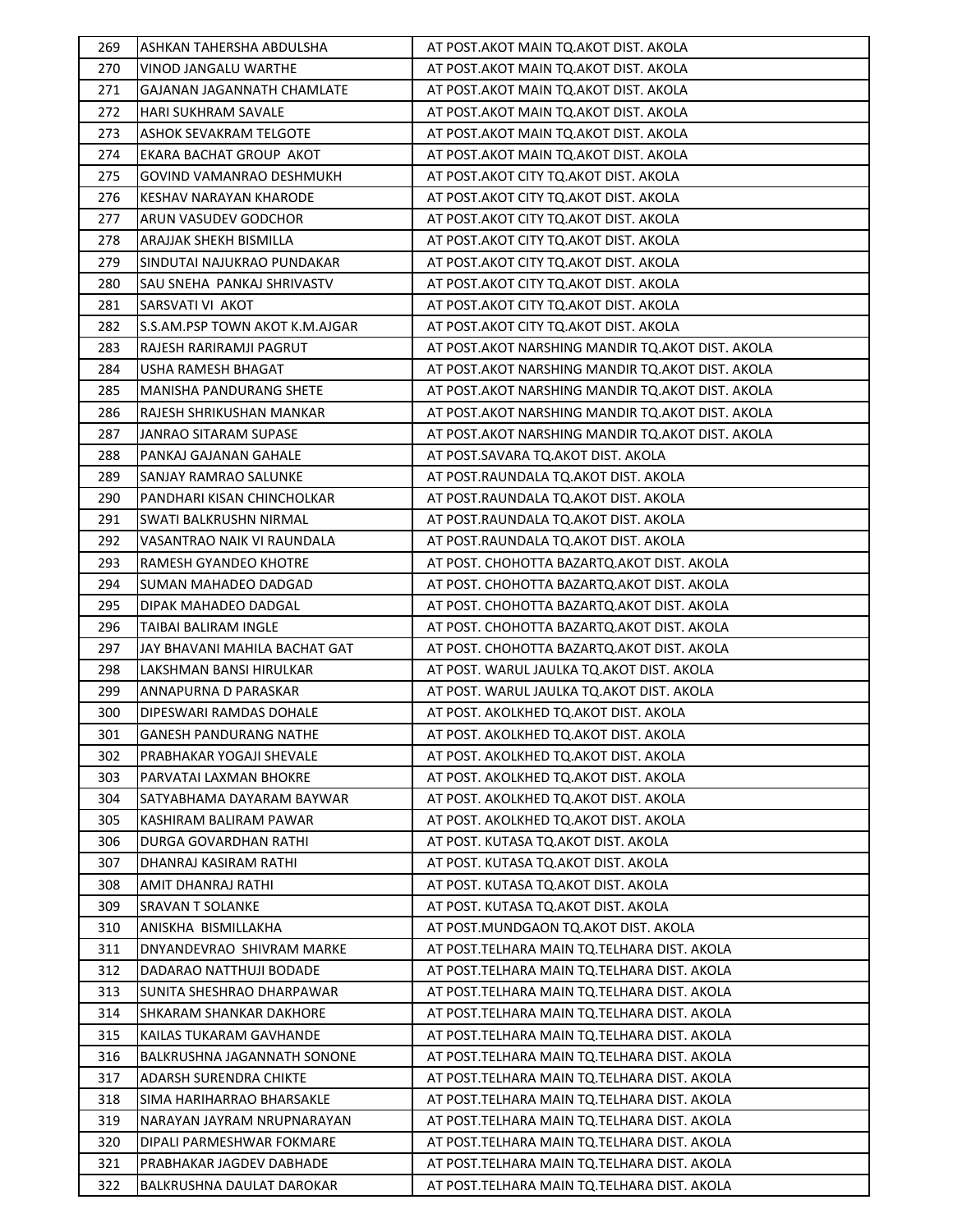| 323        | PRAKASH BHONAJI BHATKAR                             | AT POST.TELHARA MAIN TQ.TELHARA DIST. AKOLA                                          |
|------------|-----------------------------------------------------|--------------------------------------------------------------------------------------|
| 324        | PRATIBHA MUKUTRAO GHOGARE                           | AT POST.TELHARA CITY TO.TELHARA DIST. AKOLA                                          |
| 325        | MAHESH SHUBHARAO NAGRE                              | AT POST.TELHARA CITY TO.TELHARA DIST. AKOLA                                          |
| 326        | KAMAL VITTHALRAO VASTKAR                            | AT POST.TELHARA CITY TQ.TELHARA DIST. AKOLA                                          |
| 327        | RAMKRUSHNA TULSERAM WAGH                            | AT POST.HIWARKHED TQ.TELHARA DIST. AKOLA                                             |
| 328        | TANABAI WAMRAO WAGH                                 | AT POST.HIWARKHED TQ.TELHARA DIST. AKOLA                                             |
| 329        | DIPAK PRADIP NAGAPURE                               | AT POST.HIWARKHED TQ.TELHARA DIST. AKOLA                                             |
| 330        | NANDU SAKHARAM HAGE                                 | AT POST.HIWARKHED TQ.TELHARA DIST. AKOLA                                             |
| 331        | SNEHA GANESHRAO TAPRE                               | AT POST.HIWARKHED TQ.TELHARA DIST. AKOLA                                             |
| 332        | KESARASAI SHRIKRUSHNA PATOND                        | AT POST.HIWARKHED TQ.TELHARA DIST. AKOLA                                             |
| 333        | SHANTILAL THAKUR CHATUR                             | AT POST.HIWARKHED TQ.TELHARA DIST. AKOLA                                             |
| 334        | HM SHRI AMBIKADEVI VIDYALAYA S                      | AT POST.HIWARKHED TQ.TELHARA DIST. AKOLA                                             |
| 335        | KAILAS PANDHARI ENGE                                | AT POST.DANAPUR TQ.TELHARA DIST. AKOLA                                               |
| 336        | ANANDA SAMPAT VAKODE                                | AT POST.DANAPUR TQ.TELHARA DIST. AKOLA                                               |
| 337        | SHOBHA ASHOK WAKODE                                 | AT POST.DANAPUR TQ.TELHARA DIST. AKOLA                                               |
| 338        | H T WASU                                            | AT POST.PATHARDI TQ.TELHARA DIST. AKOLA                                              |
| 339        | GAJANAN SHETAKARE MANDAL PATHA                      | AT POST.PATHARDI TQ.TELHARA DIST. AKOLA                                              |
| 340        | JAMIR SHAH RASHID SHAH                              | AT POST.BELKHED TQ.TELHARA DIST. AKOLA                                               |
| 341        | GAJANAN NARAYAN WANKHADE                            | AT POST.BELKHED TQ.TELHARA DIST. AKOLA                                               |
| 342        | ABDUL ATEEK ABDUL KADIR                             | AT POST.AADSUL TQ.TELHARA DIST. AKOLA                                                |
| 343        | SADGURU BCG ADSUL                                   | AT POST.AADSUL TQ.TELHARA DIST. AKOLA                                                |
| 344        | SHAMRAO TUKARAM DHULE                               | AT POST.ADAGAON BUJRUK TQ.TELHARA DIST. AKOLA                                        |
| 345        | SINDHU VINOD SURLKAL                                | AT POST.ADAGAON BUJRUK TQ.TELHARA DIST. AKOLA                                        |
| 346        | NEHA ANILKUMAR JAISVAL                              | AT POST.ADAGAON BUJRUK TQ.TELHARA DIST. AKOLA                                        |
| 347        | SHAMLAL HARILAL JAYSWAL                             | AT POST. ADAGAON BUJRUK TQ. TELHARA DIST. AKOLA                                      |
| 348        | ARVINDA WALMIKRAO CHAVHAN                           | AT POST.BALAPUR TQ.BALAPUR DIST. AKOLA                                               |
| 349        | AJABRAO PUNDLIK GAWAI                               | AT POST.BALAPUR TQ.BALAPUR DIST. AKOLA                                               |
| 350        | NARAYAN SADASHIV YEWALE                             | AT POST.BALAPUR TQ.BALAPUR DIST. AKOLA                                               |
| 351        | PRAMOD BHAURAO UMALE                                | AT POST.BALAPUR TQ.BALAPUR DIST. AKOLA                                               |
| 352        | SATYASAGAR DIGAMBAR AVCHAR                          | AT POST.BALAPUR TQ.BALAPUR DIST. AKOLA                                               |
| 353        | VIJAY KISANRAO SHELAR                               | AT POST.BALAPUR TQ.BALAPUR DIST. AKOLA                                               |
| 354        | RAMRAO BAPUJI WANKHADE                              | AT POST.URAL TQ.BALAPUR DIST. AKOLA                                                  |
| 355        | PRAKASH GANGARAM KHOLE                              | AT POST.URAL TQ.BALAPUR DIST. AKOLA                                                  |
| 356        | SHAKAR HARIDAS JAGDALE                              | AT POST.URAL TQ.BALAPUR DIST. AKOLA                                                  |
| 357        | RAJESH SHESHRAO WANKHADE                            | AT POST.URAL TQ.BALAPUR DIST. AKOLA                                                  |
| 358        | MAHADEV TOTARAM JHADOKAR                            | AT POST.URAL TO.BALAPUR DIST. AKOLA                                                  |
| 359        | SHARAD VASUDEV RAUT                                 | AT POST.URAL TQ.BALAPUR DIST. AKOLA                                                  |
| 360        | <b>BALAPUR KH VIKRI SANSTHA</b>                     | AT POST. WADEGAON TO. BALAPUR DIST. AKOLA                                            |
| 361        | VAMAN SURYABHA SONTAKKE                             | AT POST. WADEGAON TQ. BALAPUR DIST. AKOLA                                            |
| 362        | NAMDEV AVCHITRAO MHAISANE                           | AT POST. WADEGAON TO. BALAPUR DIST. AKOLA                                            |
| 363        | RAMABAI G DONGARE                                   | AT POST. WADEGAON TO. BALAPUR DIST. AKOLA                                            |
| 364<br>365 | SHANTABAI SADASHIV INGALE<br>BHIKAJI JAYRAM AMBHORE | AT POST. WADEGAON TO. BALAPUR DIST. AKOLA<br>AT POST.WADEGAON TQ.BALAPUR DIST. AKOLA |
| 366        | <b>GULAM MUSTHFA GULAB</b>                          | AT POST. WADEGAON TO. BALAPUR DIST. AKOLA                                            |
| 367        | JANARDHAN PUNDLIK NAKASKAR                          | AT POST. WADEGAON TO. BALAPUR DIST. AKOLA                                            |
| 368        | SANTOSH VASANT KOGDE                                | AT POST.WADEGAON TQ.BALAPUR DIST. AKOLA                                              |
| 369        | MANGALA GAJANAN TARALE                              | AT POST.WADEGAON TQ.BALAPUR DIST. AKOLA                                              |
| 370        | PRIYA DARBAR RATHOD                                 | AT POST. WADEGAON TO. BALAPUR DIST. AKOLA                                            |
| 371        | SHILA DNYANESHWAR FATKAR                            | AT POST. WADEGAON TQ. BALAPUR DIST. AKOLA                                            |
| 372        | MAHATMA FULE BACHAT GAT                             | AT POST.WADEGAON TQ.BALAPUR DIST. AKOLA                                              |
| 373        | MAHESH VITTHALRAO KORDE                             | AT POST.NIMBA TQ.BALAPUR DIST. AKOLA                                                 |
| 374        | UTTAM AMRUTA WANKHADE                               | AT POST.NIMBA TQ.BALAPUR DIST. AKOLA                                                 |
| 375        | TULSHIRAM SHANKAR BHANGE                            | AT POST.NIMBA TQ.BALAPUR DIST. AKOLA                                                 |
| 376        | SHAMRAO POORNAJI KURWADE                            | AT POST.NIMBA TQ.BALAPUR DIST. AKOLA                                                 |
|            |                                                     |                                                                                      |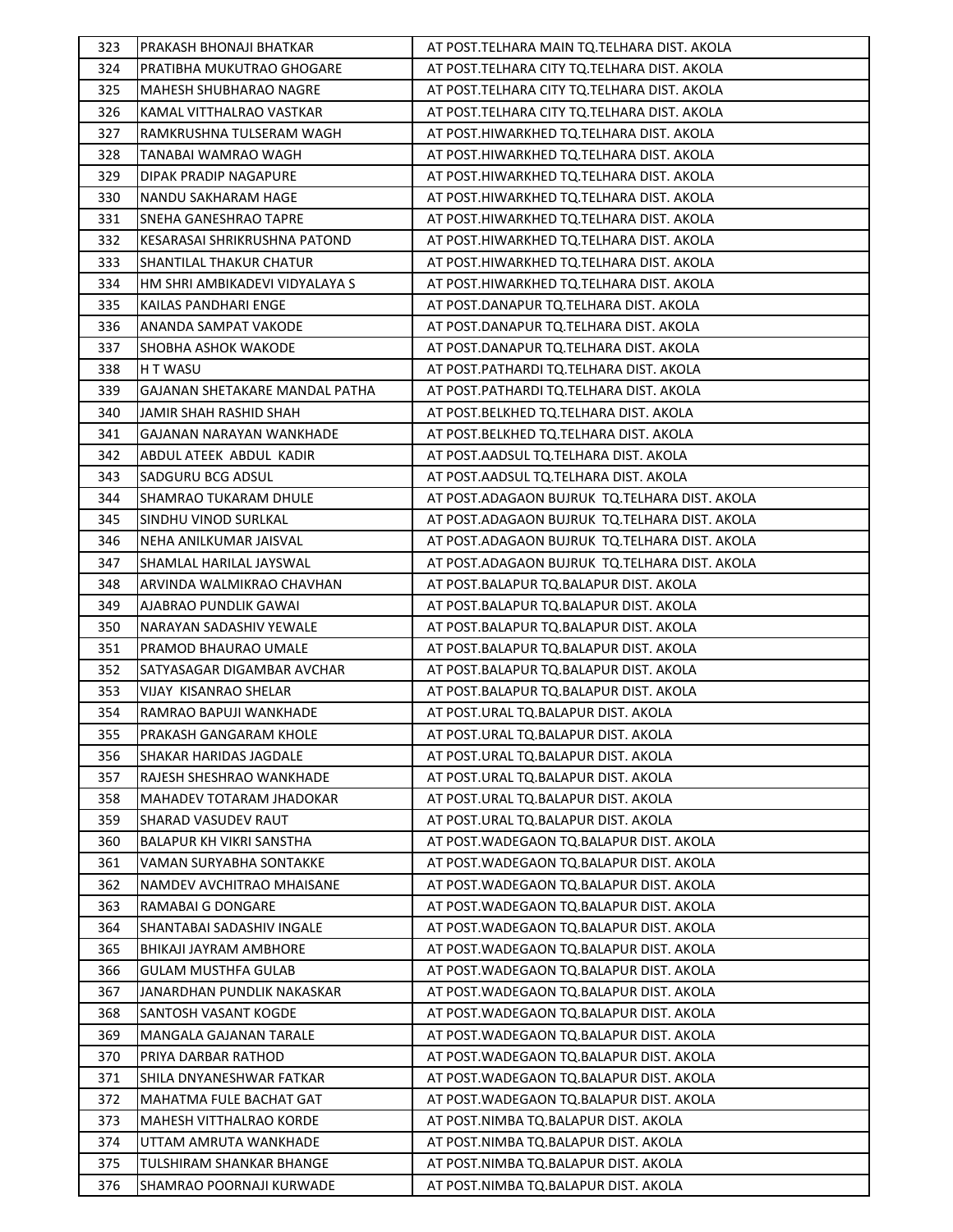| 377 | <b>GANESH RAJARAM TAYADE</b>    | AT POST.NIMBA TQ.BALAPUR DIST. AKOLA             |
|-----|---------------------------------|--------------------------------------------------|
| 378 | NAGINA MASJI KAMETI PARAS       | AT POST.PARAS TQ.BALAPUR DIST. AKOLA             |
| 379 | LAXMAN KISAN SONONE             | AT POST.PARAS TQ.BALAPUR DIST. AKOLA             |
| 380 | KASHINATH PRABHU SONONE         | AT POST.PARAS TQ.BALAPUR DIST. AKOLA             |
| 381 | SANJAY MAHADEO WANKHADE         | AT POST.PARAS TQ.BALAPUR DIST. AKOLA             |
| 382 | MANGLA VISHNU BAGADE            | AT POST.PARAS TQ.BALAPUR DIST. AKOLA             |
| 383 | AMRAPALI UDEBHAN TAYDE          | AT POST.PARAS TQ.BALAPUR DIST. AKOLA             |
| 384 | SHRIKRUSHN RAMKRUSHN NUPNARYAN  | AT POST.PARAS TQ.BALAPUR DIST. AKOLA             |
| 385 | <b>GANESH DNANDEO MAKODE</b>    | AT POST.PARAS TQ.BALAPUR DIST. AKOLA             |
| 386 | SHE SULEMAN SHE RAHEMAN         | AT POST.PARAS TQ.BALAPUR DIST. AKOLA             |
| 387 | MARIYAMBI MO SHARIF             | AT POST.PARAS TQ.BALAPUR DIST. AKOLA             |
| 388 | SUREKHA AJABRAV KALASKAR        | AT POST.PARAS TQ.BALAPUR DIST. AKOLA             |
| 389 | SURYABHAN FULAJI MORE           | AT POST.PARAS TQ.BALAPUR DIST. AKOLA             |
| 390 | <b>GANESH SAMPAT DHURADHALE</b> | AT POST.PARAS TQ.BALAPUR DIST. AKOLA             |
| 391 | RUKHAMINIBAI PRALHAD FUKAT      | AT POST.HATRUN TQ.BALAPUR DIST. AKOLA            |
| 392 | SARASWATIBAI AJABRAO MORKHADE   | AT POST.HATRUN TQ.BALAPUR DIST. AKOLA            |
| 393 | JIJA NARAYAN WAZORE             | AT POST. VYALA TQ. BALAPUR DIST. AKOLA           |
|     |                                 | AT POST. VYALA TQ. BALAPUR DIST. AKOLA           |
| 394 | AJABRAO BHAGWAN GAWAI           |                                                  |
| 395 | ADARSH.MAJUR.KAMGAR             | AT POST. PATUR TQ. PATUR DIST. AKOLA             |
| 396 | SMT.MANKARNA PUNDLIK KALPANDE   | AT POST.PATUR TQ.PATUR DIST. AKOLA               |
| 397 | JAHIMODIN MOHMODIN              | AT POST. PATUR TQ. PATUR DIST. AKOLA             |
| 398 | ASHALATA RAMESH BONDE           | AT POST.PATUR TQ.PATUR DIST. AKOLA               |
| 399 | PARWATABAI PRALHAD BHAGAT       | AT POST. PATUR TQ. PATUR DIST. AKOLA             |
| 400 | MAHADEO SHRIRAM BHAKARE         | AT POST. PATUR TQ. PATUR DIST. AKOLA             |
| 401 | RADHIKA RAVINDRA KARWA          | AT POST.PATUR TQ.PATUR DIST. AKOLA               |
| 402 | ANTAKALA NAMDEO LATHAD          | AT POST. PATUR TQ. PATUR DIST. AKOLA             |
| 403 | SHASHI VINAYAK ATTARAKAR        | AT POST.PATUR TQ.PATUR DIST. AKOLA               |
| 404 | MANGALA SANJAY RATHOD           | AT POST.PATUR TQ.PATUR DIST. AKOLA               |
| 405 | VILAS PRALHAD DHONGADE          | AT POST. PATUR TQ. PATUR DIST. AKOLA             |
| 406 | SHUKHDEV DURYODHAN SHELARKAR    | AT POST.PATUR TQ.PATUR DIST. AKOLA               |
| 407 | RATNABAI SUKHADEV SHELARKAR     | AT POST. PATUR TO. PATUR DIST. AKOLA             |
| 408 | SANJAY BHALCHANDRA GANGTHADE    | AT POST.PATUR TQ.PATUR DIST. AKOLA               |
| 409 | SINDHUTAI SUKHNANDAN BOCHARE    | AT POST.PATUR TQ.PATUR DIST. AKOLA               |
| 410 | NARMADABAI SHIVGIR GIRI         | AT POST.CHANNI TQ.PATUR DIST. AKOLA              |
| 411 | <b>KESHAV NAMDEV TALE</b>       | AT POST.CHANNI TQ.PATUR DIST. AKOLA              |
| 412 | MAROTI JAYRAM TALE              | AT POST.CHANNI TQ.PATUR DIST. AKOLA              |
| 413 | SASHIKALA MANOHAR MADOKAR       | AT POST.CHANNI TQ.PATUR DIST. AKOLA              |
| 414 | <b>MAULI BACHAT GAT</b>         | AT POST.CHANNI TQ.PATUR DIST. AKOLA              |
| 415 | JAGAN ONKAR AVACHAR             | AT POST.ALEGAON TO.PATUR DIST. AKOLA             |
| 416 | SHIVA FAKIRA JADHAV             | AT POST.ALEGAON TO.PATUR DIST. AKOLA             |
| 417 | JAGDEV BHAGAVAN MORE            | AT POST.ALEGAON TO.PATUR DIST. AKOLA             |
| 418 | PHAKIRA SHRIPAT KHULE           | AT POST.ALEGAON TO.PATUR DIST. AKOLA             |
| 419 | SHAMRAO MOTIRAM WAGHMARE        | AT POST.ALEGAON TO.PATUR DIST. AKOLA             |
| 420 | MULCHND RAGHO RATHOD            | AT POST.ALEGAON TO.PATUR DIST. AKOLA             |
| 421 | PANDURANG R KHILLARE            | AT POST.ALEGAON TQ.PATUR DIST. AKOLA             |
| 422 | <b>BABAN KISAN ZYATE</b>        | AT POST.ALEGAON TO.PATUR DIST. AKOLA             |
| 423 | AJAY SARANGDHAR AVACHAR         | AT POST.ALEGAON TQ.PATUR DIST. AKOLA             |
| 424 | TAIBAI PANDURAG VARHADE         | AT POST.ALEGAON TO.PATUR DIST. AKOLA             |
| 425 | PRIN CHETNA VIDH TARM FEE CHA   | AT POST.ALEGAON TQ.PATUR DIST. AKOLA             |
| 426 | AMBADAS KISAN GAVANDE           | AT POST.VIWARA BHABULGAON TQ.PATUR DIST. AKOLA   |
| 427 | SONIYA SUBODH SARDAR APK        | AT POST. VIWARA BHABULGAON TO. PATUR DIST. AKOLA |
| 428 | DAYARAM GAJANAN NIKHADE         | AT POST. VIWARA BHABULGAON TO. PATUR DIST. AKOLA |
| 429 | GAYATRI MATA SHETKARI BACHAT G  | AT POST. VIWARA BHABULGAON TQ. PATUR DIST. AKOLA |
| 430 | S DAUD S MAHAMMAD               | AT POST.SASTI TQ.PATUR DIST. AKOLA               |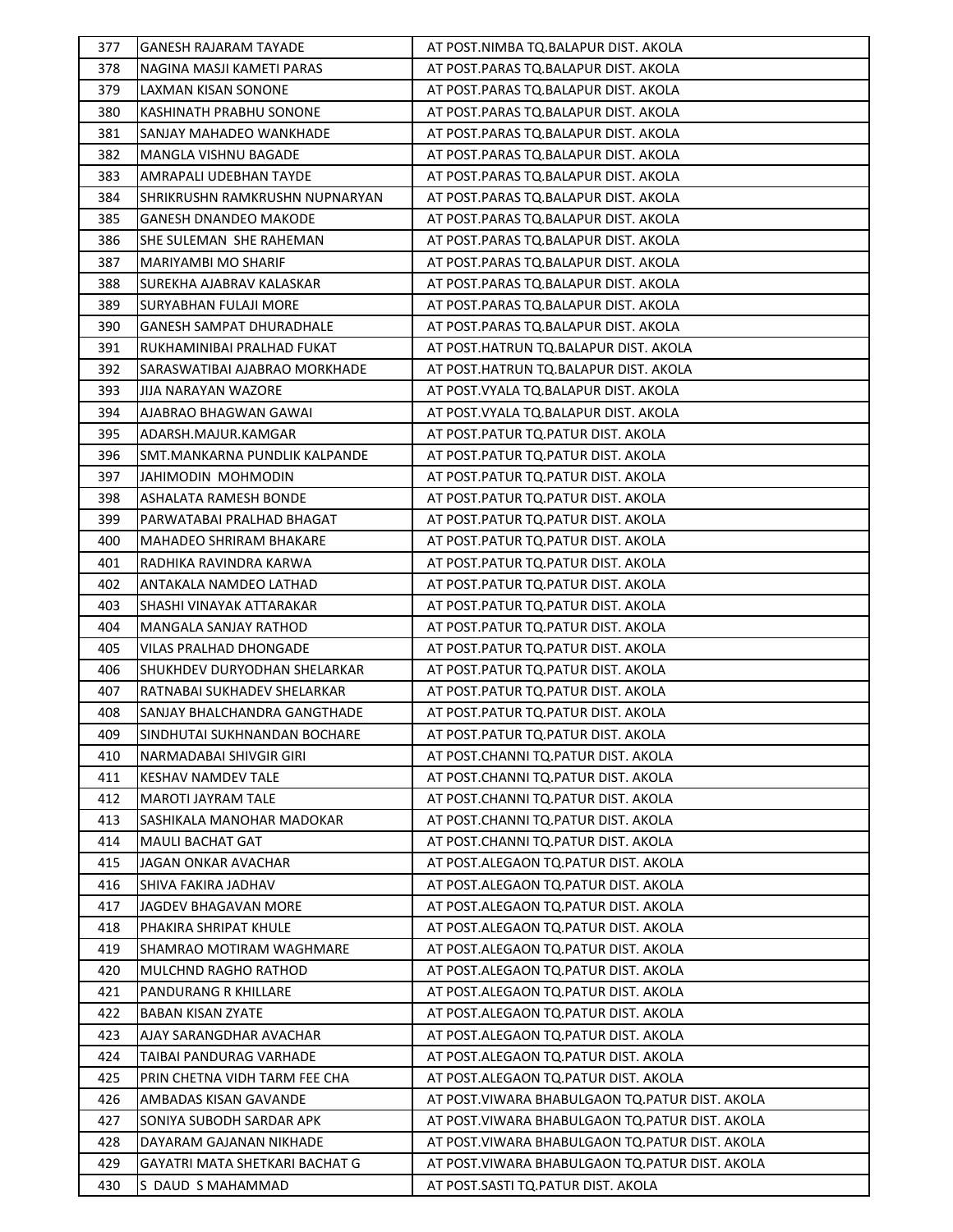| 431 | <b>KUSUM V BAND</b>            | AT POST.SASTI TQ.PATUR DIST. AKOLA                         |
|-----|--------------------------------|------------------------------------------------------------|
| 432 | SURESH HARIBHU LOMAD           | AT POST.MURTIZAPUR MAIN TQ.MURTIZAPUR DIST. AKOLA          |
| 433 | VANDANA NAMDEVRAO GADE         | AT POST.MURTIZAPUR MAIN TQ.MURTIZAPUR DIST. AKOLA          |
| 434 | MIRABAI PRABHAKAR SHINDE       | AT POST. MURTIZAPUR MAIN TQ. MURTIZAPUR DIST. AKOLA        |
| 435 | <b>MADHURI SHARD GUPTA</b>     | AT POST. MURTIZAPUR MAIN TO. MURTIZAPUR DIST. AKOLA        |
| 436 | RAMRAO JAGANNATH PAGRUT        | AT POST.MURTIZAPUR MAIN TQ.MURTIZAPUR DIST. AKOLA          |
| 437 | BABARAO AVACHITRAO GHANOT      | AT POST. MURTIZAPUR MAIN TO. MURTIZAPUR DIST. AKOLA        |
| 438 | HAKIMODDIN AMIRODDIN           | AT POST.MURTIZAPUR MAIN TO.MURTIZAPUR DIST. AKOLA          |
| 439 | RAFIKABI SHAIKH ISMAIL         | AT POST.MURTIZAPUR MAIN TQ.MURTIZAPUR DIST. AKOLA          |
| 440 | VIJAYBAI LAXMAN LODAM          | AT POST. MURTIZAPUR MAIN TO. MURTIZAPUR DIST. AKOLA        |
| 441 | SIHWADAS ANANDRAO SONEKAR      | AT POST.MURTIZAPUR MAIN TQ.MURTIZAPUR DIST. AKOLA          |
| 442 | MINA ANANDRAO PATHARE          | AT POST. MURTIZAPUR MARKET YARD TQ. MURTIZAPUR DIST. AKOLA |
| 443 | CHANDRAKALA J SAKHARE          | AT POST. MURTIZAPUR MARKET YARD TO. MURTIZAPUR DIST. AKOLA |
| 444 | MINA RAJU JAMNIK               | AT POST. MURTIZAPUR MARKET YARD TO. MURTIZAPUR DIST. AKOLA |
| 445 | SANJAY GANESH INGALE           | AT POST. MURTIZAPUR MARKET YARD TO. MURTIZAPUR DIST. AKOLA |
| 446 | KALAVATIBAI SAHADEV LIGOT      | AT POST. MURTIZAPUR MARKET YARD TO. MURTIZAPUR DIST. AKOLA |
| 447 | <b>BHIMRAO ABHIMAN JAMNIK</b>  | AT POST. MURTIZAPUR MARKET YARD TO. MURTIZAPUR DIST. AKOLA |
| 448 | VISHAL KESHAVRAO KHUDE         | AT POST. MURTIZAPUR MARKET YARD TO. MURTIZAPUR DIST. AKOLA |
| 449 | MAHADEO MANJI DAHE             | AT POST. MURTIZAPUR MARKET YARD TQ. MURTIZAPUR DIST. AKOLA |
| 450 | DIWAKAR RAMDAS WADJE           | AT POST. MURTIZAPUR MARKET YARD TO. MURTIZAPUR DIST. AKOLA |
| 451 | VITTHAL RAMDAS WADJE           | AT POST.MURTIZAPUR MARKET YARD TQ.MURTIZAPUR DIST. AKOLA   |
| 452 | SHITAL SURESH PATHARKAR        | AT POST. MURTIZAPUR MARKET YARD TO. MURTIZAPUR DIST. AKOLA |
| 453 | SUNDRRABAI RAMDAS GUJARE       | AT POST. MURTIZAPUR MARKET YARD TO. MURTIZAPUR DIST. AKOLA |
| 454 | DATTU SANPAT GAVAI             | AT POST. MURTIZAPUR MARKET YARD TO. MURTIZAPUR DIST. AKOLA |
| 455 | <b>SUMITRA VISHWAS NAVALE</b>  | AT POST. MURTIZAPUR MARKET YARD TO. MURTIZAPUR DIST. AKOLA |
| 456 | VINAYAK LAXMAN WANKHADE        | AT POST.MURTIZAPUR MARKET YARD TQ.MURTIZAPUR DIST. AKOLA   |
| 457 | SANGITA RAMRAO KHANDARE        | AT POST. MURTIZAPUR MARKET YARD TO. MURTIZAPUR DIST. AKOLA |
| 458 | HIMMAT JYOTIRAM GHOSALE        | AT POST. MURTIZAPUR MARKET YARD TO. MURTIZAPUR DIST. AKOLA |
| 459 | <b>SUNIL MAHADEV KAVANPURE</b> | AT POST. MURTIZAPUR MARKET YARD TO. MURTIZAPUR DIST. AKOLA |
| 460 | NAGORAO GANPATRAO BONDE        | AT POST. MURTIZAPUR MARKET YARD TO. MURTIZAPUR DIST. AKOLA |
| 461 | MADHUKAR DASU AVVALWAR         | AT POST.MURTIZAPUR CITY TQ.MURTIZAPUR DIST. AKOLA          |
| 462 | <b>GANESH DHANRAJ THOP</b>     | AT POST. MURTIZAPUR CITY TQ. MURTIZAPUR DIST. AKOLA        |
| 463 | GANESH RAMESHVAR MANKAR        | AT POST. MURTIZAPUR CITY TO. MURTIZAPUR DIST. AKOLA        |
| 464 | DILIP BHAORAO GHORMODE         | AT POST. MURTIZAPUR CITY TO. MURTIZAPUR DIST. AKOLA        |
| 465 | SEEMA DILIP GHORMODE           | AT POST. MURTIZAPUR CITY TO. MURTIZAPUR DIST. AKOLA        |
| 466 | <b>BANSHI JIVAN SHEJAV</b>     | AT POST.MURTIZAPUR CITY TQ.MURTIZAPUR DIST. AKOLA          |
| 467 | DEVANAND PRAHLAD WANKHADE      | AT POST.MURTIZAPUR CITY TQ.MURTIZAPUR DIST. AKOLA          |
| 468 | PUSHPA DINKAR ATOTE            | AT POST. MURTIZAPUR CITY TQ. MURTIZAPUR DIST. AKOLA        |
| 469 | ADARSH KALA VIDYALAY           | AT POST. MURTIZAPUR CITY TQ. MURTIZAPUR DIST. AKOLA        |
| 470 | LANKABAI MANIKRAO WANKHADE     | AT POST.MANA TQ.MURTIZAPUR DIST. AKOLA                     |
| 471 | KOKILA S KAKAODE               | AT POST.MANA TO.MURTIZAPUR DIST. AKOLA                     |
| 472 | NANDA VIKAS HARANE             | AT POST.MANA TO.MURTIZAPUR DIST. AKOLA                     |
| 473 | MALUTAI MAHADEV KALE           | AT POST.MANA TQ.MURTIZAPUR DIST. AKOLA                     |
| 474 | SHASHIKALA DEVIDAS LAVANKAR    | AT POST.MANA TQ.MURTIZAPUR DIST. AKOLA                     |
| 475 | GOVINDRAO ANANADRAO SONTAKE    | AT POST.MANA TQ.MURTIZAPUR DIST. AKOLA                     |
| 476 | JASIMODDIN KHUDBODDIN          | AT POST.MANA TQ.MURTIZAPUR DIST. AKOLA                     |
| 477 | AABEDABI USMANSHA              | AT POST.MANA TQ.MURTIZAPUR DIST. AKOLA                     |
| 478 | SYYAD LIYAKAT SYYAD JABBAR     | AT POST.MANA TQ.MURTIZAPUR DIST. AKOLA                     |
| 479 | VSATRAAO NARAYAAN GURHANE      | AT POST.KURUM TQ.MURTIZAPUR DIST. AKOLA                    |
| 480 | KUMUDINI JAGDISH KURUMKAR      | AT POST.KURUM TQ.MURTIZAPUR DIST. AKOLA                    |
| 481 | DINESH VISHNU AWASARMOR        | AT POST.KURUM TQ.MURTIZAPUR DIST. AKOLA                    |
| 482 | RAVINDRA J MALANI              | AT POST.KURUM TQ.MURTIZAPUR DIST. AKOLA                    |
| 483 | HARISHCHANDRA SHYAMRAO KATHE   | AT POST.KARANJA MAIN.TQ.KARANJA DIST. WASHIM               |
| 484 | SAVITRIBAI V GANJARE           | AT POST.KARANJA MAIN.TQ.KARANJA DIST. WASHIM               |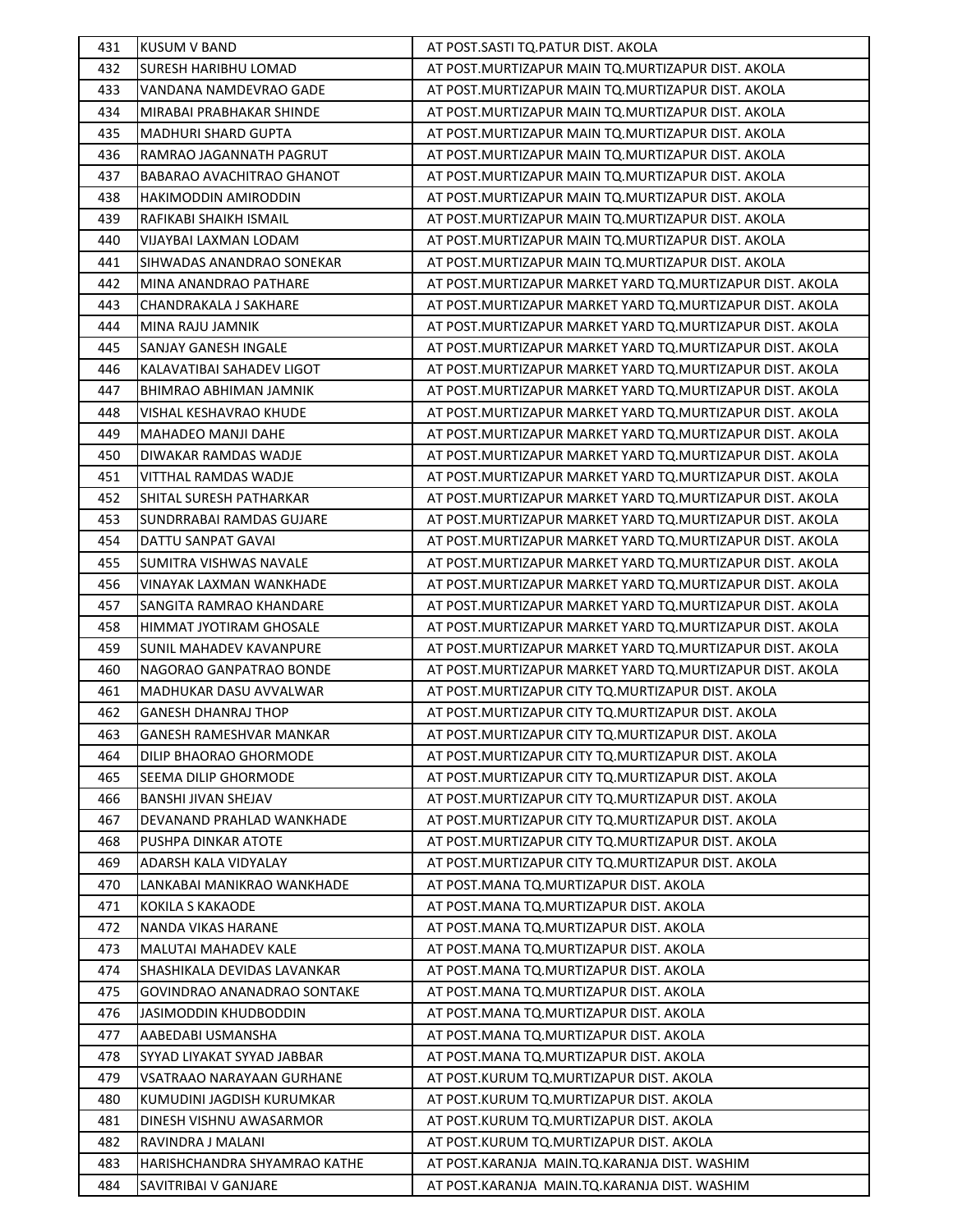| 485 | SUSHILA JAGANNATH MURALE       | AT POST.KARANJA MAIN.TO.KARANJA DIST. WASHIM        |
|-----|--------------------------------|-----------------------------------------------------|
| 486 | MADHUKAR SITARAM THAKARE       | AT POST.KARANJA MAIN.TQ.KARANJA DIST. WASHIM        |
| 487 | RAJIYABI S. JALIL SHEIKH       | AT POST.KARANJA MAIN.TQ.KARANJA DIST. WASHIM        |
| 488 | BHOLARAM KHUSHAL CHAVAN        | AT POST.KARANJA MAIN.TQ.KARANJA DIST. WASHIM        |
| 489 | S. LUKMAN S. NIJAM SHEIKH      | AT POST.KARANJA MAIN.TQ.KARANJA DIST. WASHIM        |
| 490 | SWAPNIL RAVINDRA THAKARE       | AT POST.KARANJA MAIN.TQ.KARANJA DIST. WASHIM        |
| 491 | JAYABAI RAMESHAPPA CHIMEGAVE   | AT POST.KARANJA MAIN.TQ.KARANJA DIST. WASHIM        |
| 492 | A. SALAM A. MUSBBIR            | AT POST.KARANJA MAIN.TQ.KARANJA DIST. WASHIM        |
| 493 | GITABAI KISANRAO JADHAO        | AT POST.KARANJA MAIN.TQ.KARANJA DIST. WASHIM        |
| 494 | SANGEETA MAROTI SONONE         | AT POST.KARANJA MAIN.TQ.KARANJA DIST. WASHIM        |
| 495 | DINKAR BHIKAJI PAWAR           | AT POST.KARANJA MAIN.TQ.KARANJA DIST. WASHIM        |
| 496 | KU. UJJVALA RAJESH KAVALE APK  | AT POST.KARANJA MAIN.TQ.KARANJA DIST. WASHIM        |
| 497 | MANGESH MAROTRAO WAGH          | AT POST.KARANJA MAIN.TQ.KARANJA DIST. WASHIM        |
| 498 | KASHINATH SAVJI GANVIR         | AT POST.KARANJA MAIN.TQ.KARANJA DIST. WASHIM        |
| 499 | DHYANESHWAR RANGYA GHOSLE      | AT POST.KARANJA MAIN.TQ.KARANJA DIST. WASHIM        |
| 500 | PURUSHOTTAM BHAGWAN BHOYAR     | AT POST.KARANJA MAIN.TQ.KARANJA DIST. WASHIM        |
| 501 | NILESH VIJAY DESHMUKH          | AT POST.KARANJA MAIN.TQ.KARANJA DIST. WASHIM        |
| 502 | VITHABAI SHRIPAT JADHO         | AT POST.KARANJA MAIN.TQ.KARANJA DIST. WASHIM        |
| 503 | PRABHAKAR SUDAMJI HIVARALE     | AT POST.KARANJA MAIN.TQ.KARANJA DIST. WASHIM        |
| 504 | SHARDA GAJANAN RAUT            | AT POST.KARANJA MAIN.TQ.KARANJA DIST. WASHIM        |
| 505 | GOKULA RAMCHANDR ATHOR         | AT POST.KARANJA MAIN.TQ.KARANJA DIST. WASHIM        |
| 506 | M D. VATKAR                    | AT POST.KAMARGAON .TQ.KARANJA DIST. WASHIM          |
| 507 | <b>SHE AJIS SK KASAM</b>       | AT POST.KAMARGAON .TQ.KARANJA DIST. WASHIM          |
| 508 | HANIFABI UMARKHAN              | AT POST.KAMARGAON .TQ.KARANJA DIST. WASHIM          |
| 509 | SANJAY K KHIRADE               | AT POST.KAMARGAON .TQ.KARANJA DIST. WASHIM          |
| 510 | JANARDHAN JAYRAM KIRDAK        | AT POST.KAMARGAON .TQ.KARANJA DIST. WASHIM          |
| 511 | HAKIMODDIN KAMARODDIN          | AT POST.KAMARGAON .TQ.KARANJA DIST. WASHIM          |
| 512 | SANT GAJANAN MAHARAJ BACHAT GA | AT POST.KAMARGAON .TQ.KARANJA DIST. WASHIM          |
| 513 | SEVA SAH SOC PIMPRI VARGHAT    | AT POST.UMBARDA BAZAR .TQ.KARANJA DIST. WASHIM      |
| 514 | VITTHALRAO SURYABHAN INGOLE    | AT POST.UMBARDA BAZAR .TQ.KARANJA DIST. WASHIM      |
| 515 | SURESH DHARMA INGOLE           | AT POST.UMBARDA BAZAR .TQ.KARANJA DIST. WASHIM      |
| 516 | BHAGVAN GONDAJI SAWALE         | AT POST.UMBARDA BAZAR .TQ.KARANJA DIST. WASHIM      |
| 517 | RAM VINAYAKRAO JADHAO          | AT POST.UMBARDA BAZAR .TQ.KARANJA DIST. WASHIM      |
| 518 | NIRMALABAI RAMESHRAO MATRE     | AT POST.UMBARDA BAZAR .TQ.KARANJA DIST. WASHIM      |
| 519 | TARA KASHINATH BHAGAT          | AT POST.UMBARDA BAZAR .TQ.KARANJA DIST. WASHIM      |
| 520 | NARMDA LAXMAN BHUSATE          | AT POST.UMBARDA BAZAR .TQ.KARANJA DIST. WASHIM      |
| 521 | <b>SUMAN SHRIRAM PATIL</b>     | AT POST.UMBARDA BAZAR .TQ.KARANJA DIST. WASHIM      |
| 522 | KALAVATI ATMARAM MODAK         | AT POST.DHANAJ BU .TQ.KARANJA DIST. WASHIM          |
| 523 | KALAVANTABAI BALIRAM MAGARDE   | AT POST.MANBHA .TQ.KARANJA DIST. WASHIM             |
| 524 | BAKARAALI MAHILA GAT MANBHA    | AT POST.MANBHA .TQ.KARANJA DIST. WASHIM             |
| 525 | GANGARAM BHAVSING PAWAR        | AT POST.POHA .TQ.KARANJA DIST. WASHIM               |
| 526 | KAVITA VINOD SADANSHIV         | AT POST KAJLESHWAR .TQ.KARANJA DIST. WASHIM         |
| 527 | GRAMIN PANI PU SAMITI KAJALESH | AT POST KAJLESHWAR .TQ.KARANJA DIST. WASHIM         |
| 528 | SEVA SHAKARI SOC. NIMBI        | AT POST.MANGRULPIR MAIN .TQ MANGRULPIR DIST. WASHIM |
| 529 | LAXMAN CHAMPAT SONONE          | AT POST.MANGRULPIR MAIN .TQ MANGRULPIR DIST. WASHIM |
| 530 | PRAKASH KASHINATH RATNAPARKHI  | AT POST.MANGRULPIR MAIN .TQ MANGRULPIR DIST. WASHIM |
| 531 | SAGARABAI KIRAN RATHOD         | AT POST.MANGRULPIR MAIN .TQ MANGRULPIR DIST. WASHIM |
| 532 | ASE BHIKA ALAMWALE             | AT POST.MANGRULPIR MAIN .TQ MANGRULPIR DIST. WASHIM |
| 533 | JOYATE SANJAY MHALA            | AT POST.MANGRULPIR MAIN .TQ MANGRULPIR DIST. WASHIM |
| 534 | MANVAR KHAN ABDULLA KHAN       | AT POST.MANGRULPIR MAIN .TQ MANGRULPIR DIST. WASHIM |
| 535 | MOTIRAM BHIVSAN SAMRUT         | AT POST.MANGRULPIR MAIN .TQ MANGRULPIR DIST. WASHIM |
| 536 | YASHWANT SHAMRAO LWAHALE       | AT POST.MANGRULPIR MAIN .TQ MANGRULPIR DIST. WASHIM |
| 537 | ARJUN MITHU TAYADE             | AT POST.MANGRULPIR MAIN .TQ MANGRULPIR DIST. WASHIM |
| 538 | FAKIR BIRAM MOHANAWALE         | AT POST.MANGRULPIR MAIN .TQ MANGRULPIR DIST. WASHIM |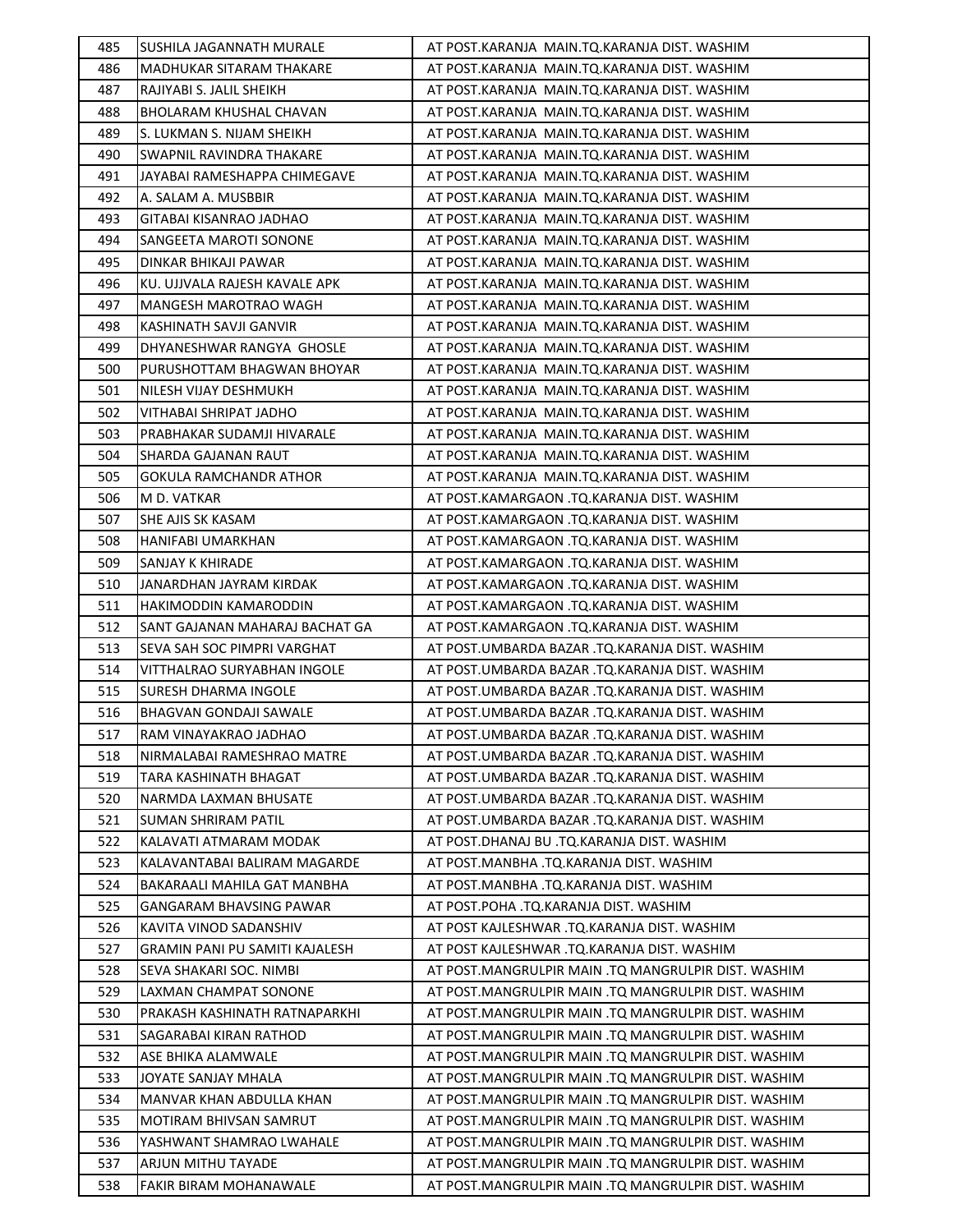| 539        | HASAN NANDA NURIWALE                                 | AT POST.MANGRULPIR MAIN .TQ MANGRULPIR DIST. WASHIM                              |
|------------|------------------------------------------------------|----------------------------------------------------------------------------------|
| 540        | TASLIM KHA AALAM KHA                                 | AT POST.MANGRULPIR MAIN .TQ MANGRULPIR DIST. WASHIM                              |
| 541        | SK HUSEN SK RASHED                                   | AT POST.MANGRULPIR MAIN .TQ MANGRULPIR DIST. WASHIM                              |
| 542        | SAI ISA SAI LAL                                      | AT POST.MANGRULPIR MAIN .TQ MANGRULPIR DIST. WASHIM                              |
| 543        | DEVRAV SHIVAGI KAMBALE                               | AT POST.MANGRULPIR MAIN .TQ MANGRULPIR DIST. WASHIM                              |
| 544        | PRAKASH DNYADEV KHADSE                               | AT POST.MANGRULPIR MAIN .TQ MANGRULPIR DIST. WASHIM                              |
| 545        | RAMESWAR MAHADEV INGLE                               | AT POST.MANGRULPIR MAIN .TQ MANGRULPIR DIST. WASHIM                              |
| 546        | SHE SHABBAR SHE VAJIR                                | AT POST.MANGRULPIR MAIN .TQ MANGRULPIR DIST. WASHIM                              |
| 547        | <b>MO ANIS MO YUSUF</b>                              | AT POST.MANGRULPIR MAIN .TQ MANGRULPIR DIST. WASHIM                              |
| 548        | SATTAR SHAHA MANDAR SHAHA                            | AT POST.MANGRULPIR MAIN .TQ MANGRULPIR DIST. WASHIM                              |
| 549        | ABDUL AJIJ ABDUL GANI                                | AT POST.MANGRULPIR MAIN .TQ MANGRULPIR DIST. WASHIM                              |
| 550        | HANIF SHAHA YAKUB SHAHA                              | AT POST.MANGRULPIR MAIN .TQ MANGRULPIR DIST. WASHIM                              |
| 551        | CHHAYA SANJAY MISAL                                  | AT POST.MANGRULPIR MAIN .TQ MANGRULPIR DIST. WASHIM                              |
| 552        | SANJIVINI SATISH GOTARAKAR                           | AT POST.MANGRULPIR MAIN .TQ MANGRULPIR DIST. WASHIM                              |
| 553        | BHISHMADHAR SING VITTHALSING T                       | AT POST.MANGRULPIR MAIN .TQ MANGRULPIR DIST. WASHIM                              |
| 554        | JANABAI BHAGAVAN CHOPADE                             | AT POST.MANGRULPIR MAIN .TQ MANGRULPIR DIST. WASHIM                              |
| 555        | SHILA ANANTA RATHOD                                  | AT POST.MANGRULPIR MAIN .TQ MANGRULPIR DIST. WASHIM                              |
| 556        | GANGUBAI IMAM GARAVE                                 | AT POST.MANGRULPIR MAIN .TQ MANGRULPIR DIST. WASHIM                              |
| 557        | MALEKA ALIYA HAJI SHEKH                              | AT POST.MANGRULPIR CITY .TQ MANGRULPIR DIST. WASHIM                              |
| 558        | <b>JAGAN PIRAJI SONONE</b>                           | AT POST.MANGRULPIR CITY .TQ MANGRULPIR DIST. WASHIM                              |
| 559        | KAUSAR KHA RASID KHA                                 | AT POST.MANGRULPIR CITY .TQ MANGRULPIR DIST. WASHIM                              |
| 560        | <b>ASIF M YUSUF</b>                                  | AT POST.MANGRULPIR CITY .TQ MANGRULPIR DIST. WASHIM                              |
| 561        | SADIK M YUSUF                                        | AT POST.MANGRULPIR CITY .TQ MANGRULPIR DIST. WASHIM                              |
| 562        | A GAFFUR A SATTAR                                    | AT POST.MANGRULPIR CITY .TQ MANGRULPIR DIST. WASHIM                              |
| 563        | SHAHISTA PARVIN JAMIL AHMAD                          | AT POST.MANGRULPIR CITY .TQ MANGRULPIR DIST. WASHIM                              |
| 564        | DWARKAJI NATHUJI MISAL                               | AT POST.MOHARI .TQ MANGRULPIR DIST. WASHIM                                       |
| 565        | RUKHAMA AVADHUT KHADSE                               | AT POST.MOHARI .TQ MANGRULPIR DIST. WASHIM                                       |
| 566        | TANABAI DATUJI GODBOLE                               | AT POST.MOHARI .TQ MANGRULPIR DIST. WASHIM                                       |
| 567        | VIMAL DHONDUJI TATKE                                 | AT POST.MOHARI .TQ MANGRULPIR DIST. WASHIM                                       |
|            |                                                      |                                                                                  |
| 568        | ANANDA RAMJI INGOLE                                  | AT POST.MOHARI .TQ MANGRULPIR DIST. WASHIM                                       |
| 569        | <b>GOVIND PUNJAJI RAJGURU</b>                        | AT POST.MOHARI .TQ MANGRULPIR DIST. WASHIM                                       |
| 570        | KOMAL BABAN TAYADE                                   | AT POST.MOHARI .TQ MANGRULPIR DIST. WASHIM                                       |
| 571        | RADHBAI SONAJI SURVE                                 | AT POST.SHELU BAZAR .TQ MANGRULPIR DIST. WASHIM                                  |
| 572        | RAMDAS GOVINDRAO DHAVLE                              | AT POST. SHELU BAZAR .TQ MANGRULPIR DIST. WASHIM                                 |
| 573        | PRAKAS O JADHAV                                      | AT POST. SHELU BAZAR .TQ MANGRULPIR DIST. WASHIM                                 |
| 574        | <b>MAHADEV B VANKHADE</b>                            | AT POST.SHELU BAZAR .TQ MANGRULPIR DIST. WASHIM                                  |
| 575        | <b>BARKU R BHGAT</b>                                 | AT POST.SHELU BAZAR .TQ MANGRULPIR DIST. WASHIM                                  |
| 576        | <b>MAHADEV C RAUT</b>                                | AT POST. SHELU BAZAR .TQ MANGRULPIR DIST. WASHIM                                 |
| 577        | SAKHARAM PAYARU AMBHORE                              | AT POST. SHELU BAZAR .TQ MANGRULPIR DIST. WASHIM                                 |
| 578        | SULEMAN SHAH MAHAMMAD SHAH                           | AT POST. SHELU BAZAR .TQ MANGRULPIR DIST. WASHIM                                 |
| 579        | KESHAO RAYBHAN GULADE                                | AT POST. SHELU BAZAR .TQ MANGRULPIR DIST. WASHIM                                 |
| 580        | SURESH MAHADEV AVGAN                                 | AT POST.SHELU BAZAR .TQ MANGRULPIR DIST. WASHIM                                  |
| 581        | USHA RAMESH MANVAR                                   | AT POST. SHELU BAZAR .TQ MANGRULPIR DIST. WASHIM                                 |
| 582        | KAMAL KISAN BHAUR                                    | AT POST. WANOJA .TQ MANGRULPIR DIST. WASHIM                                      |
| 583        | RAMESH RAMKISAN PARALE                               | AT POST.DHANORA .TQ MANGRULPIR DIST. WASHIM                                      |
| 584        | <b>GOPI KAMALA RATHOD</b>                            | AT POST.DHANORA .TQ MANGRULPIR DIST. WASHIM                                      |
| 585        | SONABAI DEVMAN SHRAVANE                              | AT POST.DHANORA .TQ MANGRULPIR DIST. WASHIM                                      |
| 586        | ASHA BALKRUSHNA JIRAPURE                             | AT POST.DHANORA .TQ MANGRULPIR DIST. WASHIM                                      |
| 587        | SHRICHAND SAKHARAM RATHOD                            | AT POST.DHANORA .TQ MANGRULPIR DIST. WASHIM                                      |
| 588        | MANOJ JAGANNATH BHOJAPURE                            | AT POST.MANORA .TQ MANORA DIST. WASHIM                                           |
| 589        | NITIN MAHADEV PATIL                                  | AT POST.MANORA .TQ MANORA DIST. WASHIM                                           |
| 590        | SIMA DEVIDAS SHELKE                                  | AT POST.MANORA .TQ MANORA DIST. WASHIM                                           |
| 591<br>592 | LATABAI LALSING JADHAV<br><b>MAROTI KISAN BASHME</b> | AT POST.MANORA .TQ MANORA DIST. WASHIM<br>AT POST.MANORA .TQ MANORA DIST. WASHIM |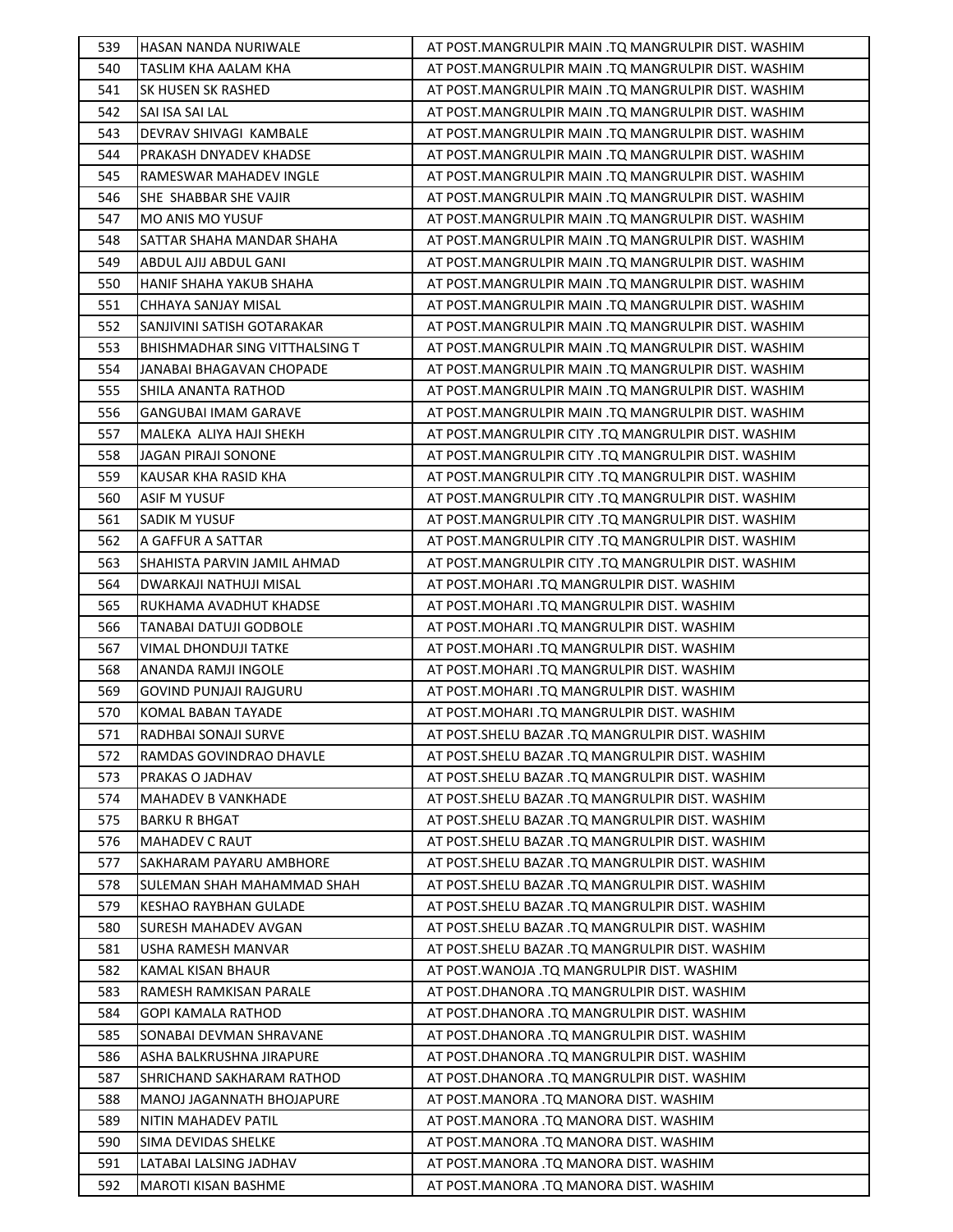| 593 | DEVANAND SHANKAR FULWARE          | AT POST.MANORA .TQ MANORA DIST. WASHIM       |
|-----|-----------------------------------|----------------------------------------------|
| 594 | DULLAJI BALIRAM CHOURE            | AT POST.MANORA .TQ MANORA DIST. WASHIM       |
| 595 | <b>SURESH KAPURCHAND TIKE</b>     | AT POST.MANORA .TQ MANORA DIST. WASHIM       |
| 596 | DILIP TUKARAM PAWAR               | AT POST.MANORA .TQ MANORA DIST. WASHIM       |
| 597 | RAMESH KANIRAM RATHOD             | AT POST.MANORA .TQ MANORA DIST. WASHIM       |
| 598 | <b>ASALIM MA HANIF</b>            | AT POST.MANORA .TQ MANORA DIST. WASHIM       |
| 599 | DIPALI DNYANESHWAR PAWAR          | AT POST.MANORA .TQ MANORA DIST. WASHIM       |
| 600 | DEVIDAS SAKHARAM VAKODE           | AT POST.MANORA .TQ MANORA DIST. WASHIM       |
| 601 | MAHEBOOB SUBANI S.H.G.GIROLI      | AT POST.MANORA .TQ MANORA DIST. WASHIM       |
| 602 | SHARDA MATA SWA SAH MAHILA B G    | AT POST.MANORA .TQ MANORA DIST. WASHIM       |
| 603 | JAYMAHALXMI SWAY SAH BACH GAT     | AT POST.MANORA .TQ MANORA DIST. WASHIM       |
| 604 | YASHWANTBHARTIS.S.B.G.DAPURA      | AT POST.MANORA .TQ MANORA DIST. WASHIM       |
| 605 | SHESHRAO GOVINDRAO KHANDARE       | AT POST.SHENDURJANA .TQ MANORA DIST. WASHIM  |
| 606 | <b>SUNIL MADAN CHAVAN</b>         | AT POST.SHENDURJANA .TQ MANORA DIST. WASHIM  |
| 607 | <b>BALDEVSING LAKHARAM YERVAL</b> | AT POST.SHENDURJANA .TQ MANORA DIST. WASHIM  |
| 608 | <b>GENDAJI PHAKIRA DHAVLE</b>     | AT POST.SHENDURJANA .TQ MANORA DIST. WASHIM  |
| 609 | <b>BALU TUKARAM SATHE</b>         | AT POST.POHARADEVI .TQ MANORA DIST. WASHIM   |
| 610 | KANTABAI SHAMRAO BOCHARE          | AT POST.POHARADEVI .TQ MANORA DIST. WASHIM   |
| 611 | <b>BALU KALUSING RANE</b>         | AT POST.POHARADEVI .TQ MANORA DIST. WASHIM   |
| 612 | SYUT ONE YOSTHAPAN SANDONA        | AT POST.POHARADEVI .TQ MANORA DIST. WASHIM   |
| 613 | RAJRARM U VAIDH                   | AT POST.POHARADEVI .TQ MANORA DIST. WASHIM   |
| 614 | RAVINDRA H RATHOD                 | AT POST.SAKHARDOH .TQ MANORA DIST. WASHIM    |
| 615 | DEWMAN AMRUTA SESANE              | AT POST.SAKHARDOH .TQ MANORA DIST. WASHIM    |
| 616 | MAHARASTRA STATE LEKHA &TRAZAR    | AT POST.WASHIM MAIN TQ.WASHIM DIST. WASHIM   |
| 617 | RAJARAM GANPAT SARKATE            | AT POST. WASHIM MAIN TO. WASHIM DIST. WASHIM |
| 618 | SHRIRAM MAROTI KALBANDE           | AT POST. WASHIM MAIN TO. WASHIM DIST. WASHIM |
| 619 | KISOR SHANKAR PARARSAKAR          | AT POST. WASHIM MAIN TO. WASHIM DIST. WASHIM |
| 620 | SHIWAJI KISAN KHILLARE            | AT POST. WASHIM MAIN TQ. WASHIM DIST. WASHIM |
| 621 | SHAILESH VISHNU MUKTEWAR          | AT POST. WASHIM MAIN TO. WASHIM DIST. WASHIM |
| 622 | JAGANATH RAGHOJI WANKHEDE         | AT POST. WASHIM MAIN TO. WASHIM DIST. WASHIM |
| 623 | KOKILABAI AMBADAS GAWANDE         | AT POST. WASHIM MAIN TO. WASHIM DIST. WASHIM |
| 624 | SAU KALAVATI J HARIBHAU WANKHE    | AT POST. WASHIM MAIN TQ. WASHIM DIST. WASHIM |
| 625 | GAJANAN ANANDRAO DHENGALE         | AT POST. WASHIM MAIN TQ. WASHIM DIST. WASHIM |
| 626 | SHHEJADIKHATUN RUMKHAN PATHAN     | AT POST.WASHIM MAIN  TQ.WASHIM DIST. WASHIM  |
| 627 | SANTOSH VITTAL KALSAIT            | AT POST. WASHIM MAIN TO. WASHIM DIST. WASHIM |
| 628 | PADURANG TRABAK KALBANDE          | AT POST.WASHIM MAIN  TQ.WASHIM DIST. WASHIM  |
| 629 | WASUDEO KRUSHNARAO RATHOD         | AT POST. WASHIM MAIN TO. WASHIM DIST. WASHIM |
| 630 | <b>SUNANDA BHIKU ARAKHRAO</b>     | AT POST. WASHIM MAIN TO. WASHIM DIST. WASHIM |
| 631 | SAU.SHANTA DASHRATH JAMDHADE      | AT POST.WASHIM MAIN TQ.WASHIM DIST. WASHIM   |
| 632 | BABAN.NARAYAN.ROKADE              | AT POST. WASHIM MAIN TO. WASHIM DIST. WASHIM |
| 633 | SHANTABAI DHYNBA IDHOLE           | AT POST.WASHIM MAIN TQ.WASHIM DIST. WASHIM   |
| 634 | KANTABAI KAILASH ARSOD            | AT POST. WASHIM MAIN TO. WASHIM DIST. WASHIM |
| 635 | PREMDAS UDALJI GANVIR             | AT POST. WASHIM MAIN TO. WASHIM DIST. WASHIM |
| 636 | BHANUDAS RAMJI VAIDYA             | AT POST.WASHIM MAIN  TQ.WASHIM DIST. WASHIM  |
| 637 | RAJU SHIVDAS NIMBEKAR             | AT POST. WASHIM MAIN TO. WASHIM DIST. WASHIM |
| 638 | GOVARDHAN NAMDEO NANDAPURE        | AT POST. WASHIM MAIN TO. WASHIM DIST. WASHIM |
| 639 | DHYNDEO BHAGAJI / RATNAMALA D     | AT POST. WASHIM MAIN TO. WASHIM DIST. WASHIM |
| 640 | <b>BIMRAO GOVINDA NAIK</b>        | AT POST.WASHIM MAIN  TQ.WASHIM DIST. WASHIM  |
| 641 | LATA DATA KHANDRE                 | AT POST. WASHIM MAIN TO. WASHIM DIST. WASHIM |
| 642 | SHRIKRUSHNA PRALHAD TAYDE         | AT POST. WASHIM MAIN TO. WASHIM DIST. WASHIM |
| 643 | SAU SHILA SATISH DAL              | AT POST.WASHIM MAIN TQ.WASHIM DIST. WASHIM   |
| 644 | <b>BANDU NIVRUTI AMBHORE</b>      | AT POST. WASHIM MAIN TO. WASHIM DIST. WASHIM |
| 645 | GAJANAN LAXMAN TALE               | AT POST. WASHIM MAIN TO. WASHIM DIST. WASHIM |
| 646 | KANTABAI NARAYAN PAVDE            | AT POST. WASHIM MAIN TQ. WASHIM DIST. WASHIM |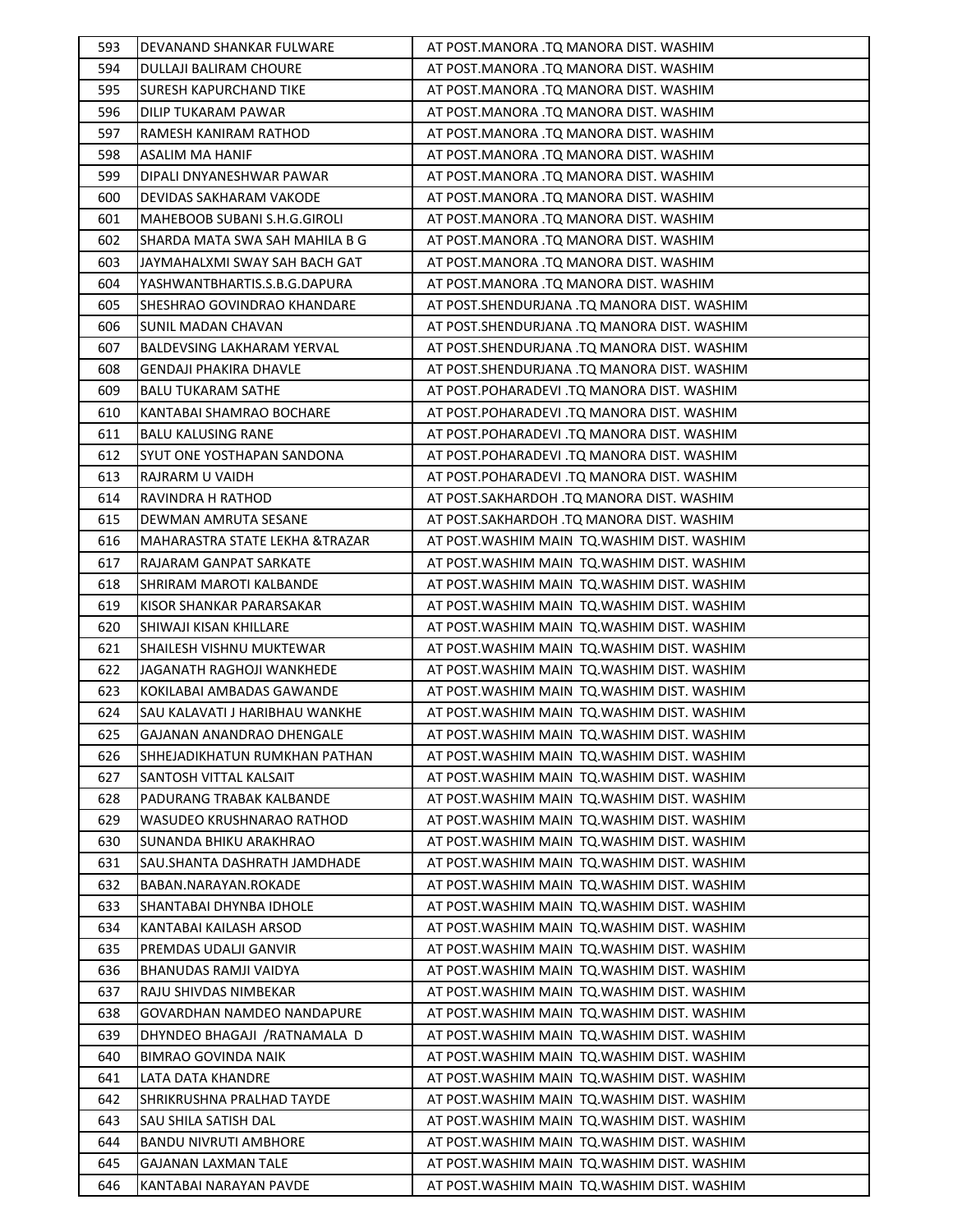| 647        | SHANKAR PANDURANG INGALE                             | AT POST. WASHIM MAIN TO. WASHIM DIST. WASHIM                                           |
|------------|------------------------------------------------------|----------------------------------------------------------------------------------------|
| 648        | AHILYADEVI SWAM SAYATA BACH                          | AT POST. WASHIM MAIN TQ. WASHIM DIST. WASHIM                                           |
| 649        | DATTA GOVIND INGALE                                  | AT POST. WASHIM CITY TO. WASHIM DIST. WASHIM                                           |
| 650        | KUNDLIK AANANDA EDOLE                                | AT POST. WASHIM CITY TO. WASHIM DIST. WASHIM                                           |
| 651        | RADHABAI KUNDLIK BAYAS                               | AT POST. WASHIM CITY TO. WASHIM DIST. WASHIM                                           |
| 652        | <b>DEVRAO T DAKHORE</b>                              | AT POST. WASHIM CITY TO. WASHIM DIST. WASHIM                                           |
| 653        | SHESHIKALA A DAKHORE                                 | AT POST. WASHIM CITY TO. WASHIM DIST. WASHIM                                           |
| 654        | PRALAD D TANPIRE                                     | AT POST. WASHIM CITY TQ. WASHIM DIST. WASHIM                                           |
| 655        | SHRIKRISHNA NILKANTH THAKARE                         | AT POST. WASHIM CITY TQ. WASHIM DIST. WASHIM                                           |
| 656        | VAMAN K VARKAD                                       | AT POST. WASHIM CITY TO. WASHIM DIST. WASHIM                                           |
| 657        | KONDABAI N RAUT                                      | AT POST. WASHIM CITY TO. WASHIM DIST. WASHIM                                           |
| 658        | MADAN RAMCHANDR GAVANDE                              | AT POST. WASHIM CITY TO. WASHIM DIST. WASHIM                                           |
| 659        | REKHA MAROTI KORDE                                   | AT POST. WASHIM CITY TO. WASHIM DIST. WASHIM                                           |
| 660        | <b>GAJANAN R BHOYAR</b>                              | AT POST. WASHIM CITY TO. WASHIM DIST. WASHIM                                           |
| 661        | NAIMODIN MUFIJODDIN                                  | AT POST. WASHIM CITY TO. WASHIM DIST. WASHIM                                           |
| 662        | LAXMI JAYRAM KORDE                                   | AT POST. WASHIM CITY TO. WASHIM DIST. WASHIM                                           |
| 663        | SANTOSH JAYRAM KORDE                                 | AT POST. WASHIM CITY TO. WASHIM DIST. WASHIM                                           |
| 664        | DNYANDEO DAMODHAR PADGHAN                            | AT POST. WASHIM CITY TO. WASHIM DIST. WASHIM                                           |
| 665        | SK MUNAVAR SK SHARIF                                 | AT POST. WASHIM CITY TQ. WASHIM DIST. WASHIM                                           |
| 666        | VINOD PARSHARAM PATHE                                | AT POST. WASHIM CITY TO. WASHIM DIST. WASHIM                                           |
| 667        | NARAYANRAO KISANRAO DESHMUKHA                        | AT POST. WASHIM CITY TO. WASHIM DIST. WASHIM                                           |
| 668        | PANDURANG VITHOBA DAKHORE                            | AT POST. WASHIM CITY TO. WASHIM DIST. WASHIM                                           |
| 669        | SHIVSHAKTI KRUSHI VIKAS GAT B                        | AT POST. WASHIM CITY TO. WASHIM DIST. WASHIM                                           |
| 670        | SHRI GANAN MA SANGHIK JA SAMUH                       | AT POST. WASHIM CITY TO. WASHIM DIST. WASHIM                                           |
| 671        | SHREE JHOLEBABA KRU TAN VIN MA                       | AT POST. WASHIM CITY TO. WASHIM DIST. WASHIM                                           |
| 672        | KESHAV RANGRAO GHUGE                                 | AT POST.ANSING TQ.WASHIM DIST. WASHIM                                                  |
| 673        | MALANBI SHE VAJIR                                    | AT POST.ANSING TQ.WASHIM DIST. WASHIM                                                  |
| 674        | <b>GAYABAI K SHELKE</b>                              | AT POST.ANSING TQ.WASHIM DIST. WASHIM                                                  |
| 675        | KUNDLIK PANDURANG GAYAKWAD                           | AT POST.ANSING TQ.WASHIM DIST. WASHIM                                                  |
| 676        | LAXMAN GANGARAM AASOLE                               | AT POST.ANSING TQ.WASHIM DIST. WASHIM                                                  |
| 677        | JYOTI VIJAY KALE                                     | AT POST.ANSING TQ.WASHIM DIST. WASHIM                                                  |
| 678        | PRITI BANDUJI KAMBALE                                | AT POST.ANSING TQ.WASHIM DIST. WASHIM                                                  |
| 679        | H M ONKAR VIDHY S S A JAIPUR                         | AT POST.ANSING TQ.WASHIM DIST. WASHIM                                                  |
| 680        |                                                      |                                                                                        |
|            | DATTA VITHOBAGOTE                                    | AT POST.TONDGAON TQ.WASHIM DIST. WASHIM                                                |
| 681        | KAILASH JAYRAM KAMBLE                                | AT POST. PARDI TAKMOR TQ. WASHIM DIST. WASHIM                                          |
| 682        | PUNDLIK ABHIMAN RAUT                                 | AT POST.PARDI TAKMOR TQ.WASHIM DIST. WASHIM                                            |
| 683        | PUNDLIK PANDUJI DHANUDE                              | AT POST.PARDI TAKMOR TO.WASHIM DIST. WASHIM                                            |
| 684        | S K GIRHE                                            | AT POST.MALEGAON TQ.MALEGAON DIST. WASHIM                                              |
| 685        | NARAYAN VISHNUPANTH PIMPRKAR                         | AT POST.MALEGAON TQ.MALEGAON DIST. WASHIM                                              |
| 686        | RAMCHANDR SAKHARAM THAKRE                            | AT POST.MALEGAON TQ.MALEGAON DIST. WASHIM                                              |
| 687        | RASHID BHAKAN SHEKH                                  | AT POST.MALEGAON TQ.MALEGAON DIST. WASHIM                                              |
| 688        | PRALHAD LA.NAVGHARE                                  | AT POST.MALEGAON TQ.MALEGAON DIST. WASHIM                                              |
| 689        | SANTOSH SHNKAR PAWAR                                 | AT POST.MALEGAON TQ.MALEGAON DIST. WASHIM                                              |
| 690        | LALITABAI JAGDISH BAKSHI                             | AT POST.MALEGAON TQ.MALEGAON DIST. WASHIM                                              |
| 691        | SADASHIV SAKHARAM NAKHATE                            | AT POST.MALEGAON TQ.MALEGAON DIST. WASHIM                                              |
| 692        | LAXMIBAI MAROTI DHONGDE                              | AT POST.MALEGAON TQ.MALEGAON DIST. WASHIM                                              |
| 693        | H M JAY BAJRANG VID.SUKANDA                          | AT POST.MALEGAON TQ.MALEGAON DIST. WASHIM                                              |
| 694        | KASIRAM LAXMAN ADAMANE                               | AT POST.KINHIRAJA TQ.MALEGAO DIST. WASHIM                                              |
| 695        | RAMBHAU SHRIRAM DIVARE                               | AT POST.KINHIRAJA TQ.MALEGAO DIST. WASHIM                                              |
| 696        | SITARAM TUKARAM ASTARKAR                             | AT POST.KINHIRAJA TQ.MALEGAO DIST. WASHIM                                              |
| 697        | SAYATRABAI MAROTI KAMBALE                            | AT POST.KINHIRAJA TQ.MALEGAO DIST. WASHIM                                              |
| 698        | MANOHAR BALIRAM GORE                                 | AT POST.KINHIRAJA TQ.MALEGAO DIST. WASHIM                                              |
| 699<br>700 | RAFIKABI RAFI A KURESHI<br>KU LAXMI RAMCHANDRA KADAM | AT POST.KINHIRAJA TQ.MALEGAO DIST. WASHIM<br>AT POST.KINHIRAJA TQ.MALEGAO DIST. WASHIM |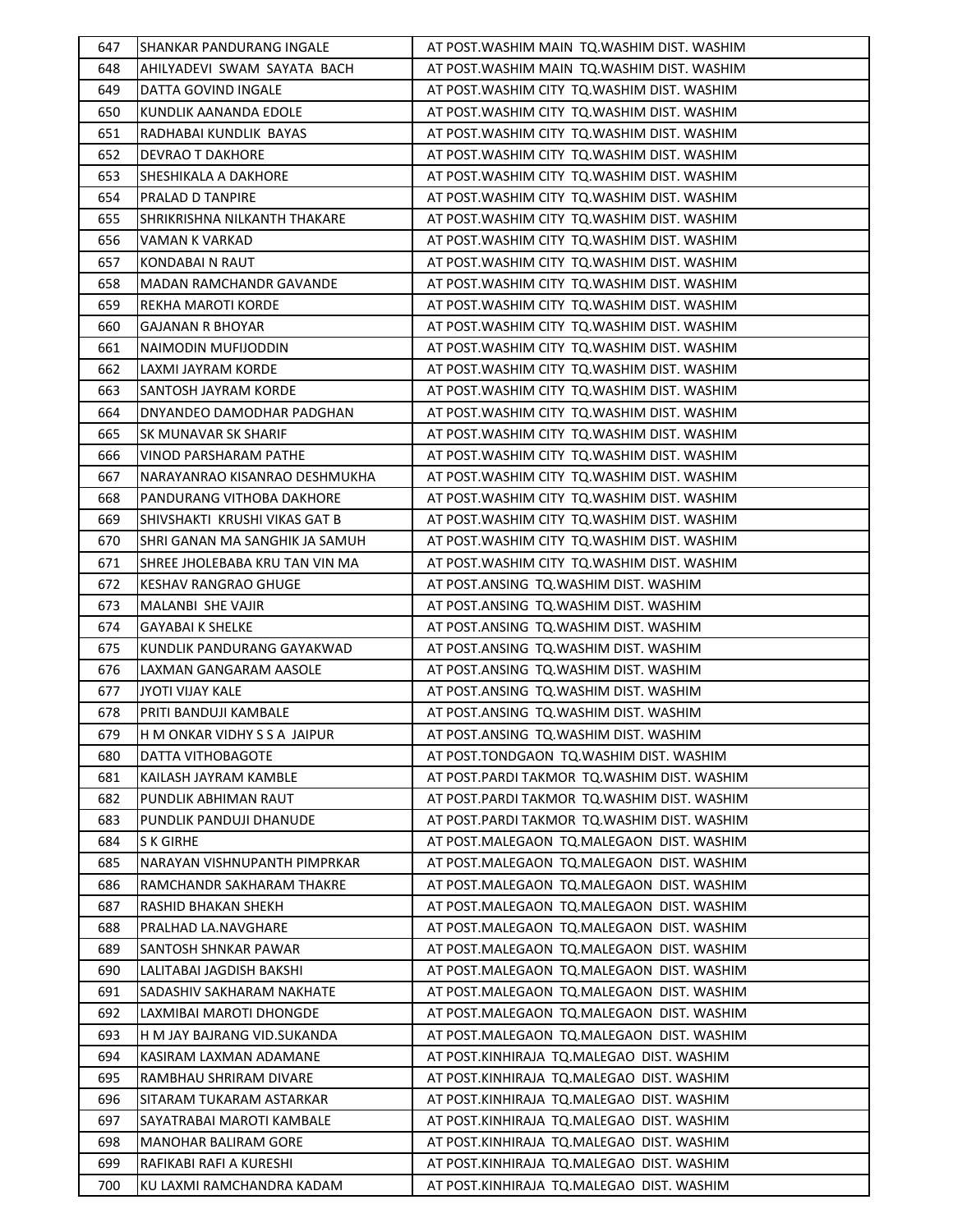| 701 | <b>FAYAJBEG RAHIMBEG</b>       | AT POST. SHIRPUR JAIN TO. MALEGAO DIST. WASHIM |
|-----|--------------------------------|------------------------------------------------|
| 702 | DATTA NIMBAJI UNDAL            | AT POST. SHIRPUR JAIN TO. MALEGAO DIST. WASHIM |
| 703 | SHANKAR SAMPAT INGALE          | AT POST. SHIRPUR JAIN TO. MALEGAO DIST. WASHIM |
| 704 | SACHIN VIJAY NAIKWADE          | AT POST. SHIRPUR JAIN TO. MALEGAO DIST. WASHIM |
| 705 | SHANTABAI KALURAM VAIRAGADE    | AT POST. SHIRPUR JAIN TO. MALEGAO DIST. WASHIM |
| 706 | RAJAMATI SHANKAR BAKAL         | AT POST. SHIRPUR JAIN TO. MALEGAO DIST. WASHIM |
| 707 | GAJANAN SHANKAR SAWALE         | AT POST.SHIRPUR JAIN TQ.MALEGAO DIST. WASHIM   |
| 708 | DINESH PANDURANG THAKARE       | AT POST.MEDASHI TQ.MALEGAO DIST. WASHIM        |
| 709 | RUSTUM SAKHARAM KHULE          | AT POST.MEDASHI TQ.MALEGAO DIST. WASHIM        |
| 710 | ANANDA SAKHARAM PATIL          | AT POST.MEDASHI TQ.MALEGAO DIST. WASHIM        |
| 711 | ANUSAYABAI VITTOBA HANDE       | AT POST.MEDASHI TQ.MALEGAO DIST. WASHIM        |
| 712 | DIGAMBAR NAMDEV JATALE         | AT POST.MEDASHI TQ.MALEGAO DIST. WASHIM        |
| 713 | GAUTAMI BCG RIDHORA            | AT POST.MEDASHI TQ.MALEGAO DIST. WASHIM        |
| 714 | SATISH NIVRUTTI MAGAR          | AT POST.PANGRI KUTE TQ.MALEGAO DIST. WASHIM    |
| 715 | DHNYANDEO NAMDEO DEVKAR        | AT POST.PANGRI KUTE TQ.MALEGAO DIST. WASHIM    |
| 716 | MANGLABAI DIGAMBAR DESHMANE    | AT POST.JAULKARAILWAY TQ.MALEGAO DIST. WASHIM  |
| 717 | NARAYAN SHANKARLAL GATTANI     | AT POST.RISOD MAIN TQ.RISOD DIST. WASHIM       |
| 718 | SARJABAI MADPATI KHILARRE      | AT POST.RISOD MAIN TQ.RISOD DIST. WASHIM       |
| 719 | NATHUJI TULASHIRAM LAHADE      | AT POST.RISOD MAIN TQ.RISOD DIST. WASHIM       |
| 720 | SANDIP ABHIMANYU MAWAD         | AT POST.RISOD MAIN TQ.RISOD DIST. WASHIM       |
| 721 | SUBHADRABAI SAKHARAM PADGHAN   | AT POST.RISOD MAIN TQ.RISOD DIST. WASHIM       |
| 722 | DILIP NAMDEVRAO SANAP          | AT POST.RISOD MAIN TQ.RISOD DIST. WASHIM       |
| 723 | LAXMAN R JAMDHADE              | AT POST.RISOD MAIN TQ.RISOD DIST. WASHIM       |
| 724 | GAJANANAR RAMCHANDRE JUNJARE   | AT POST.RISOD MAIN  TQ.RISOD  DIST. WASHIM     |
| 725 | KAILASH DEVRAO DESHMUKH        | AT POST.RISOD MAIN TQ.RISOD DIST. WASHIM       |
| 726 | SAVITRIBAI YASHWANTOR CHOPADE  | AT POST.RISOD MAIN TQ.RISOD DIST. WASHIM       |
| 727 | NARAYAN D. KANKAL              | AT POST.RISOD MAIN TQ.RISOD DIST. WASHIM       |
| 728 | SAU SAVITREE SANTOSH BASHIRE   | AT POST.RISOD MAIN TQ.RISOD DIST. WASHIM       |
| 729 | <b>RUPALI PANDIT KHULE</b>     | AT POST.RISOD MAIN TQ.RISOD DIST. WASHIM       |
| 730 | GANGARAM GYANU JADHAO          | AT POST.RISOD MAIN TQ.RISOD DIST. WASHIM       |
| 731 | GAJANAN VISHNU NARWADE         | AT POST.RISOD MAIN TQ.RISOD DIST. WASHIM       |
| 732 | KANTABAI LAXMAN BHISE          | AT POST.RISOD MAIN TQ.RISOD DIST. WASHIM       |
| 733 | NAMDEO AMRUTA PARADHI          | AT POST.RISOD MAIN TQ.RISOD DIST. WASHIM       |
| 734 | GOPAL VIJAY APK VIJAY KULAL    | AT POST.RISOD MAIN TQ.RISOD DIST. WASHIM       |
| 735 | TULSIRAM KADUJI KHANDARE       | AT POST.RISOD MAIN TQ.RISOD DIST. WASHIM       |
| 736 | VIMAL ASHOK JUMDE              | AT POST.RISOD MAIN TQ.RISOD DIST. WASHIM       |
| 737 | RAJARAM SAKHARAM PADGHAN       | AT POST.RISOD MAIN TQ.RISOD DIST. WASHIM       |
| 738 | BHUMIPUTRA SWAYM SAHAYYATA BAC | AT POST.RISOD MAIN TQ.RISOD DIST. WASHIM       |
| 739 | GAJANAN MAHARAJ BACHAT GATH    | AT POST.RISOD MAIN TQ.RISOD DIST. WASHIM       |
| 740 | AHILYABAI S. SANGH BACHAT GAT  | AT POST.RISOD MAIN TQ.RISOD DIST. WASHIM       |
| 741 | MAHAVIR MADHAVRAO GUNGE        | AT POST.RISOD CITY TQ.RISOD DIST. WASHIM       |
| 742 | ANJUM PARVIN BALDAR KHA        | AT POST.RISOD CITY TQ.RISOD DIST. WASHIM       |
| 743 | REKHA SOMESHWARAPPA SAKHARE    | AT POST.RISOD CITY TQ.RISOD DIST. WASHIM       |
| 744 | GRAMIN PANI PURWATHA DEULGAON  | AT POST.RITHAD TQ.RISOD DIST. WASHIM           |
| 745 | BABASAHEB DHBEKAR YOTI         | AT POST.RITHAD TQ.RISOD DIST. WASHIM           |
| 746 | DNYANABA ESNAJI KHANZODE       | AT POST.RITHAD TQ.RISOD DIST. WASHIM           |
| 747 | BHIVAJI NIMBAJI SHIRASAT       | AT POST.RITHAD TQ.RISOD DIST. WASHIM           |
| 748 | DEVBA M TIKHE                  | AT POST.RITHAD TQ.RISOD DIST. WASHIM           |
| 749 | VATSALA D BORAKAR              | AT POST.RITHAD TQ.RISOD DIST. WASHIM           |
| 750 | GAJANAN J AARUD                | AT POST.RITHAD TQ.RISOD DIST. WASHIM           |
| 751 | GAJANAN DAJIBA SHINDE          | AT POST.RITHAD TQ.RISOD DIST. WASHIM           |
| 752 | JALIDAR TUKARAM THAKARE        | AT POST.RITHAD TQ.RISOD DIST. WASHIM           |
| 753 | AHEMADKHA SAMSARKHA PATHAN     | AT POST.RITHAD TQ.RISOD DIST. WASHIM           |
| 754 | SUCHITA GAJANAN SHINDE         | AT POST.RITHAD TQ.RISOD DIST. WASHIM           |